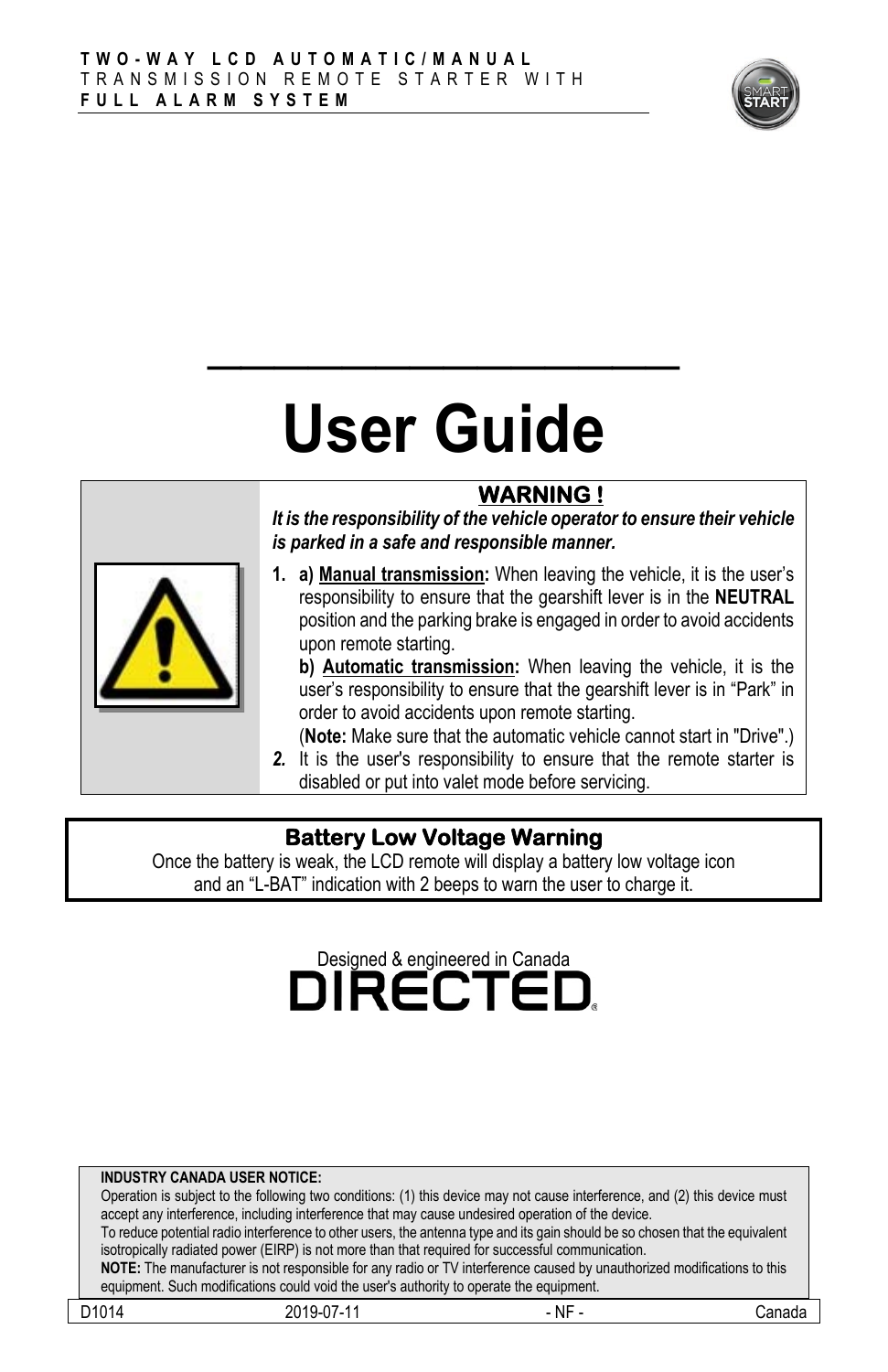## **Table of Contents**

| INTRODUCTION WITH SMARTSTART™ (त्या तालाला साम्राज्ञा साम्राज्ञा साम्राज्ञा साम्राज्ञा साम्राज्ञा साम्राज्ञा अ |  |
|----------------------------------------------------------------------------------------------------------------|--|
|                                                                                                                |  |
|                                                                                                                |  |
|                                                                                                                |  |
|                                                                                                                |  |
|                                                                                                                |  |
|                                                                                                                |  |
|                                                                                                                |  |
|                                                                                                                |  |
|                                                                                                                |  |
|                                                                                                                |  |
|                                                                                                                |  |
|                                                                                                                |  |
|                                                                                                                |  |
|                                                                                                                |  |
|                                                                                                                |  |
|                                                                                                                |  |
|                                                                                                                |  |
|                                                                                                                |  |
|                                                                                                                |  |
|                                                                                                                |  |
|                                                                                                                |  |
|                                                                                                                |  |
|                                                                                                                |  |
|                                                                                                                |  |
|                                                                                                                |  |
|                                                                                                                |  |
|                                                                                                                |  |
|                                                                                                                |  |
|                                                                                                                |  |
|                                                                                                                |  |
|                                                                                                                |  |
|                                                                                                                |  |
|                                                                                                                |  |
|                                                                                                                |  |
|                                                                                                                |  |
|                                                                                                                |  |
|                                                                                                                |  |
|                                                                                                                |  |
|                                                                                                                |  |
|                                                                                                                |  |
|                                                                                                                |  |
|                                                                                                                |  |
|                                                                                                                |  |
|                                                                                                                |  |
|                                                                                                                |  |
|                                                                                                                |  |
|                                                                                                                |  |
|                                                                                                                |  |
|                                                                                                                |  |
|                                                                                                                |  |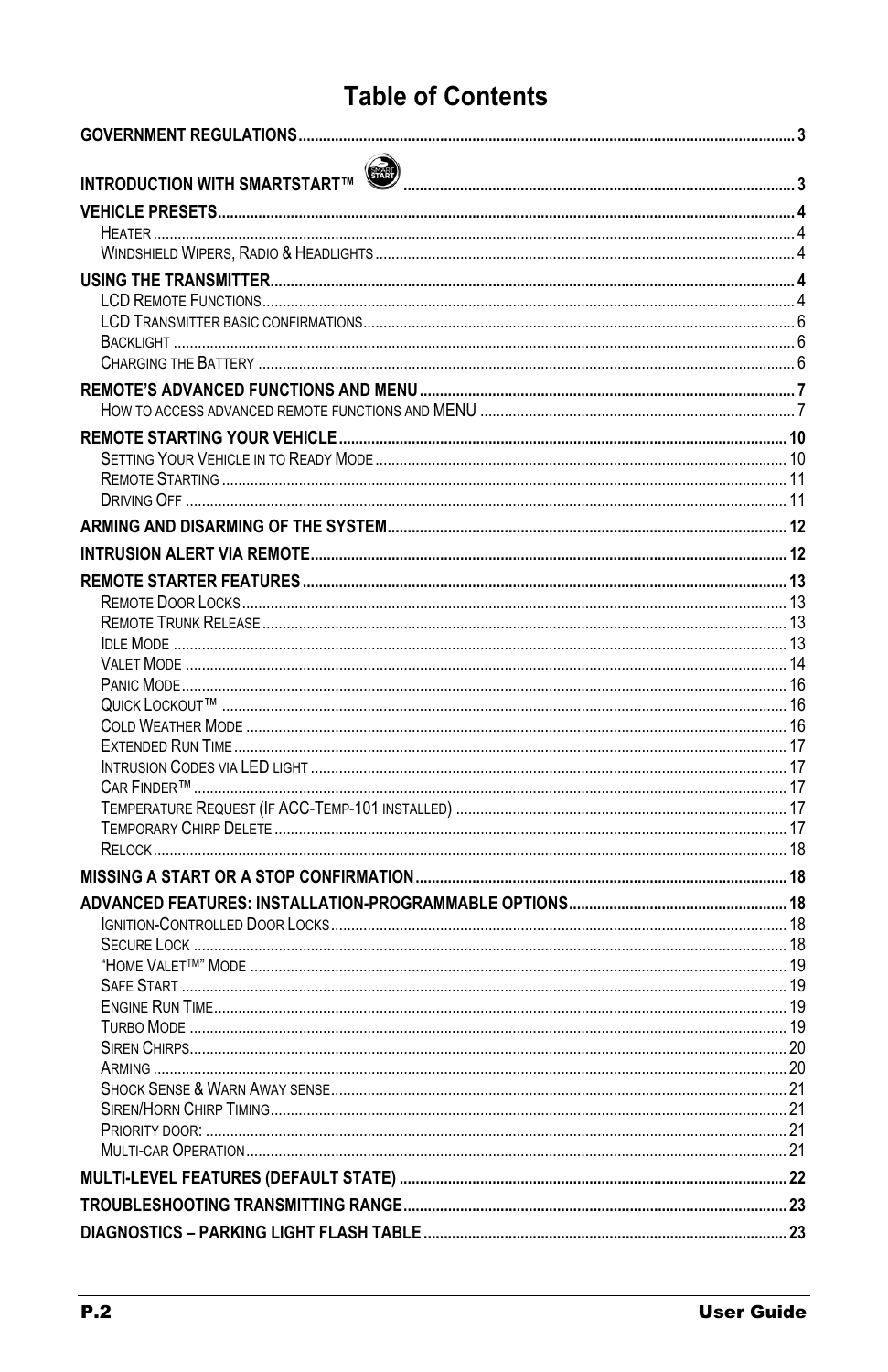## <span id="page-2-0"></span>*Government regulations*

This device complies with part 15 of the FCC Rules. Operation is subject to the following two conditions: (1) This device may not cause harmful interference, and (2) this device must accept any interference received, including interference that may cause undesired operation.

This equipment has been tested and found to comply with the limits for a Class B digital device, pursuant to part 15 of the FCC Rules. These limits are designed to provide reasonable protection against harmful interference in a residential installation. This equipment generates and can radiate radio frequency energy and, if not installed and used in accordance with the instructions, may cause harmful interference to radio communications. However, there is no guarantee that interference will not occur in a particular installation. If this equipment does cause harmful interference to radio or television reception, which can be determined by turning the equipment off and on, the user is encouraged to try to correct the interference by one or more of the following measures:

- Reorient or relocate the receiving antenna.
- Increase the separation between the equipment and receiver.
- Connect the equipment into an outlet on a circuit different from that to which the receiver is connected.
- Consult the dealer or an experienced radio/TV technician for help.

This device complies with the Industry Canada Radio Standards Specification RSS 210. Its use is authorized only on a no-interference, no-protection basis; in other words, this device must not be used if it is determined that it causes harmful interferences to services authorized by IC. In addition, the user of this device must accept any radio interface that may be received, even if this interference could affect the operation of the device.

Warning! Changes or modifications not expressly approved by the party responsible for compliance could void the user's authority to operate this device.

## <span id="page-2-1"></span>*Introduction with SmartStart™*

This is a state-of-the-art remote car starter system. The system is packed with advanced features such as priority access to the driver's door (commodity features), the Safe Start children safety feature and SmartStart™.

SmartStart™ is a groundbreaking technology that enables your remote starter features to be accessed by your smartphone. Features include keyless entry, trunk release, panic, remote start/stop toggle and alarm notifications[1](#page-2-2). **Note:** SmartStart™ must be professionally installed. For more information, see your nearest authorised Directed Canada dealer.

With many advanced functions, this product will satisfy any one of your expectations from high-end commodity and security systems, without neglecting any standard feature commonly offered by entry-level starters.

<span id="page-2-2"></span> <sup>1</sup> Certain conditions apply. See your authorised Directed Canada dealer.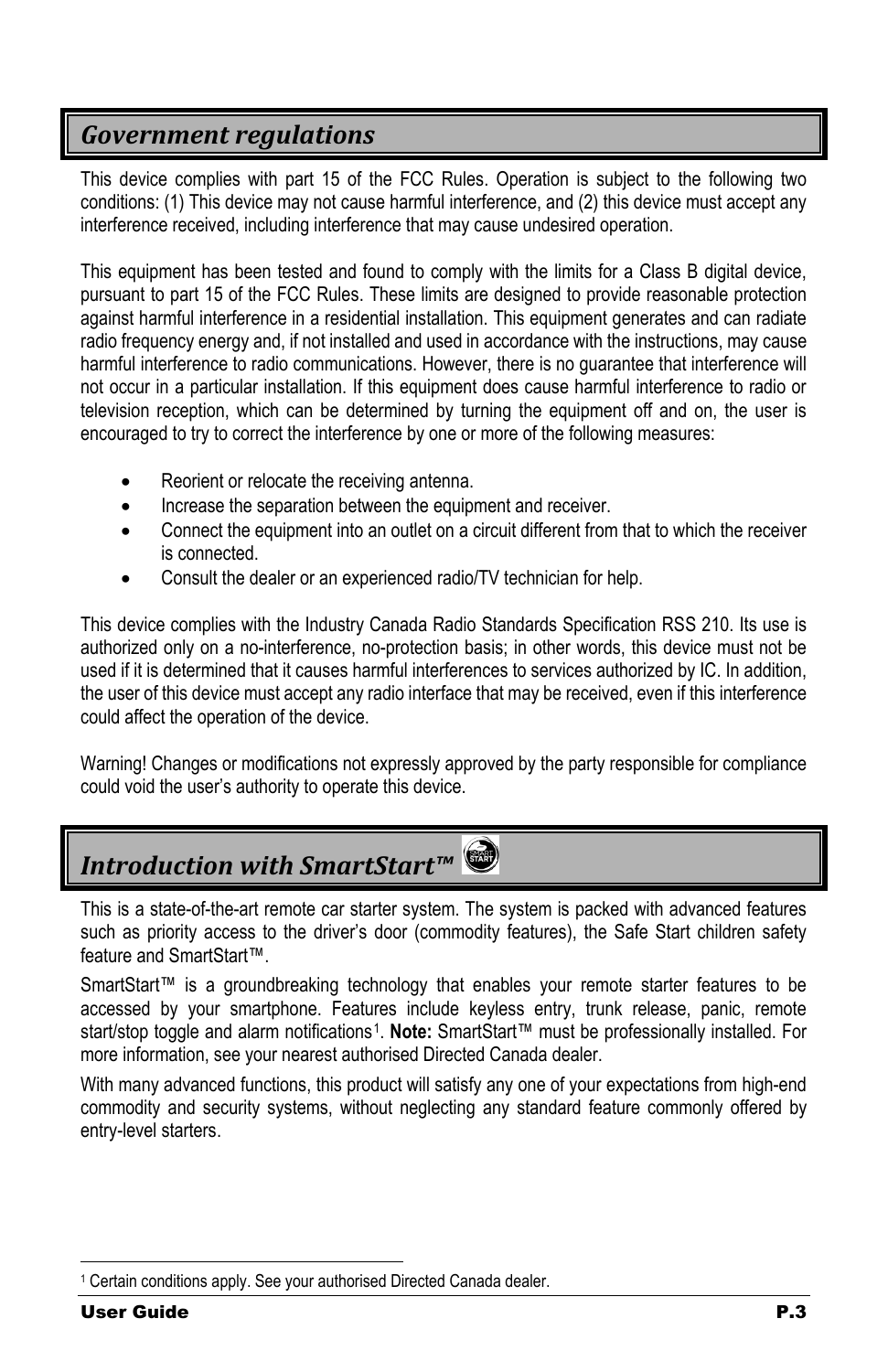## <span id="page-3-0"></span>*Vehicle Presets*

#### <span id="page-3-1"></span>**Heater**

When leaving the vehicle it is recommended to preset the accessory controls in preparation for the next remote start. Settings for the blower motor (fan) should not be left on HIGH. It is recommended to leave the settings on LOW or MEDIUM instead.

#### <span id="page-3-2"></span>**Windshield Wipers, Radio & Headlights**

Certain vehicles energize the radio and / or windshield wipers and / or headlight circuits while running under remote start. When leaving the vehicle you must ensure that the windshield wiper and headlight switches are **OFF**. Leaving the headlight switch **ON** on certain types of vehicles could cause them to remain **ON** even after remote starter shut down, resulting in a dead battery.

## <span id="page-3-3"></span>*Using the Transmitter*

Your remote starter is equipped with a 6-button, multi-channel, 2-way remote control. It can operate two independent vehicles equipped with identical remote starters (see **Multi-car operation** section on **page [21](#page-20-3)**).

#### <span id="page-3-4"></span>**LCD Remote Functions**

The transmitter offers several command-confirmation and timer features. This section explains some of the key functions available. The next section gives a summary of the button combinations used to access the functions.

The functions of the transmitter are as follows:

#### **Front view:**

|                                                                                                                 | O                     | <b>AUXILIARY Button:</b><br>Activates AUX 2, stops the Engine, sets the Temperature, activates<br>Panic Mode, activates CWM (if programmed).                       |  |  |
|-----------------------------------------------------------------------------------------------------------------|-----------------------|--------------------------------------------------------------------------------------------------------------------------------------------------------------------|--|--|
|                                                                                                                 | £                     | <b>TRUNK Button:</b><br>Opens the Trunk and disarms the system                                                                                                     |  |  |
|                                                                                                                 | $\boldsymbol{V}$      | <b>START/STOP Button:</b><br>Starts or Stops the engine (Normal functions).<br>Starts the engine ONLY (if the Auxiliary Button is programmed as a<br>STOP Button). |  |  |
|                                                                                                                 |                       | <b>UNLOCK Button:</b>                                                                                                                                              |  |  |
| Model: ASRF6603<br>FCC: EZSNAH6602                                                                              | J                     | Unlocks all Doors, disarms the system and disarms the Starter Kill (if<br>installed).                                                                              |  |  |
| IC: 1513A-NAH6602                                                                                               |                       |                                                                                                                                                                    |  |  |
| <b>Product numbers:</b><br>ASRF-6603BC (BLACK)<br>ASRF-6603G (GRAY)<br>GSRF-6603BC (BLACK)<br>GSRF-6603G (GRAY) | $\boldsymbol{\Theta}$ | <b>LOCK Button:</b><br>Locks all Doors, arms the system and arms the Starter Kill (if installed).                                                                  |  |  |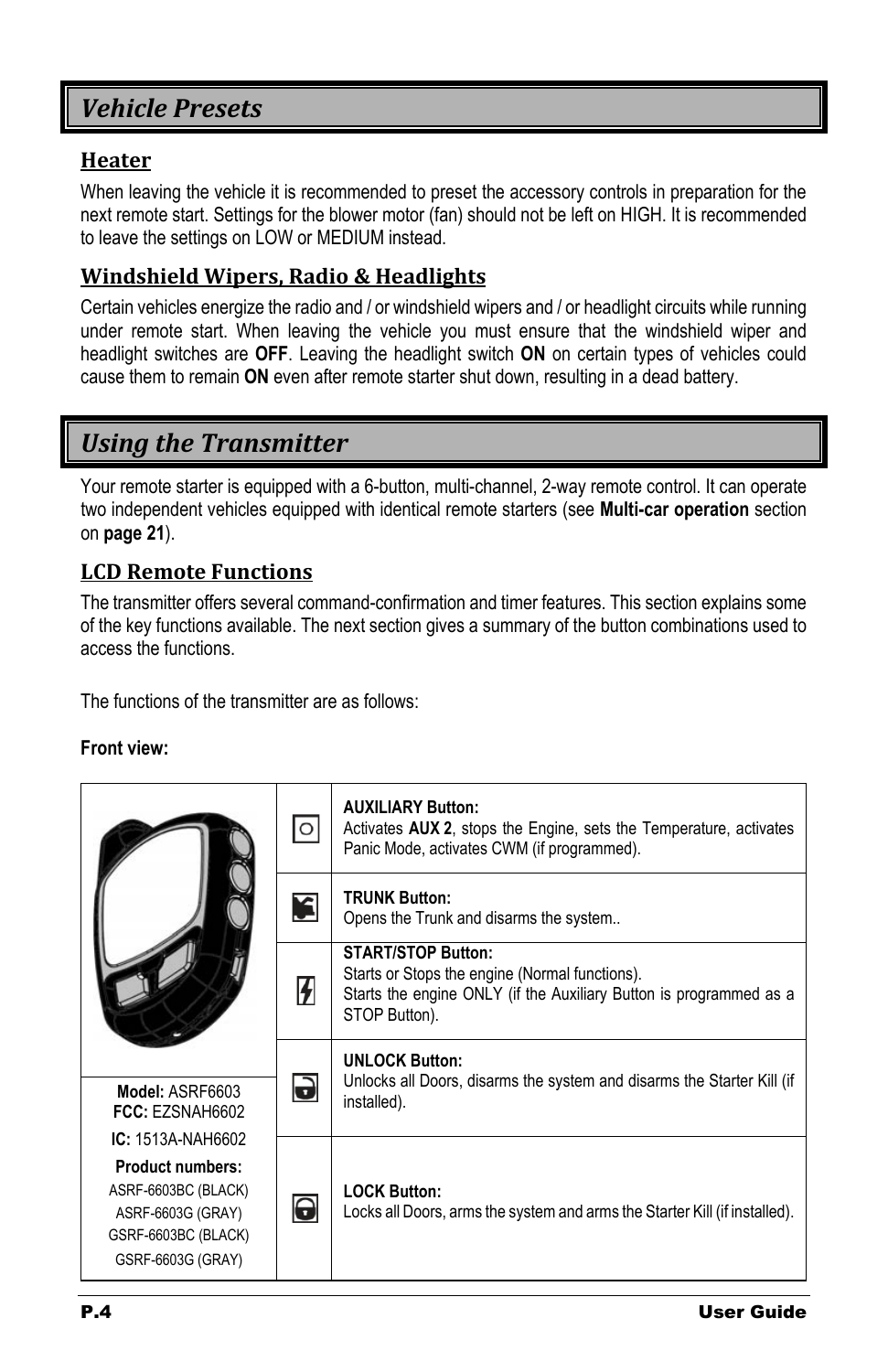

## **CAUTION!! DO NOT USE A CHARGER OTHER THAN THE ONE SUPPLIED.**

#### **The functions of the 1-way transmitter are as follows:**

| Ţ          | <b>LOCK:</b> Locks the doors, arms the system and<br>arms the STARTER KILL (if installed).                                                                                                                                  |                                                                                                                                                             |  |  |
|------------|-----------------------------------------------------------------------------------------------------------------------------------------------------------------------------------------------------------------------------|-------------------------------------------------------------------------------------------------------------------------------------------------------------|--|--|
| ó          | <b>UNLOCK:</b> Unlocks the doors, disarms the<br>system and disarms the STARTER KILL (if<br>installed). Activates the <b>AUX1</b> output if<br>Priority Door Access is configured.                                          |                                                                                                                                                             |  |  |
|            | <b>TRUNK:</b> Opens the <b>TRUNK</b> and disarms the<br>system or activates the AUX 3 output.<br>Note: Trunk option must be installed.                                                                                      |                                                                                                                                                             |  |  |
|            | <b>START/STOP:</b> Remote starts or stops the<br>engine. Gets the system into Cold Weather<br>mode by pressing the AUX button and then<br>pressing and holding the START/STOP<br>button for 3 seconds. Note: Icon may vary. | (Image as reference only)                                                                                                                                   |  |  |
| <b>AUX</b> | <b>AUX:</b> This button serves as a second function<br>button.<br>assigning different<br>This button allows<br>functions to any of the other four buttons.                                                                  | Model: ASRF1501<br>FCC: EZSNAH1501<br>IC: 1513A-NAH1501<br><b>Product numbers:</b><br><b>ASRF-1501</b><br><b>GSRF-1501</b><br><b>ASRF-1503</b><br>GSRF-1503 |  |  |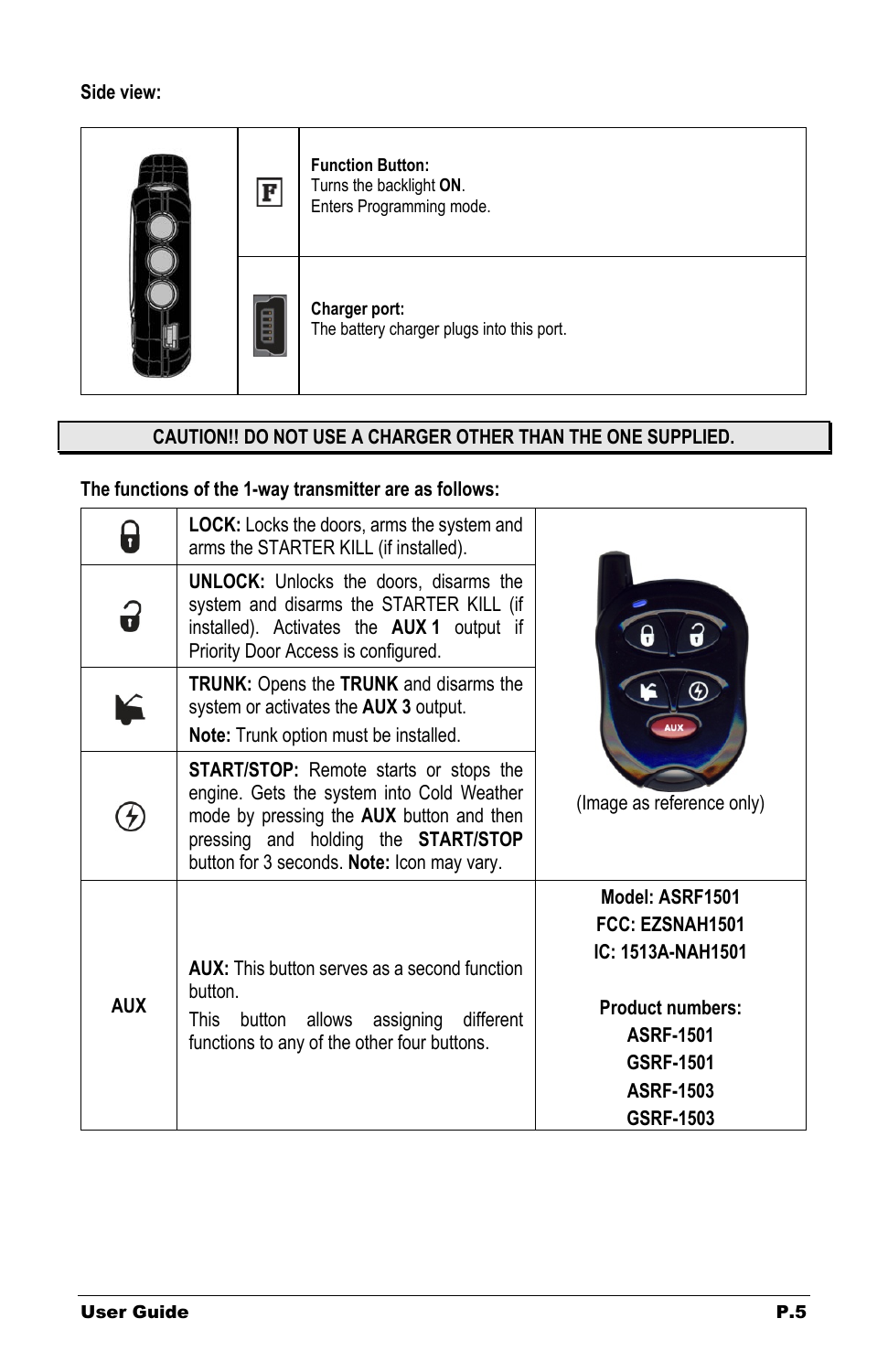| Function          | <b>Button pressed</b>                       | Icon / text                   | Sound   | Instructions /description                  |
|-------------------|---------------------------------------------|-------------------------------|---------|--------------------------------------------|
| Lock              | 0                                           | $\overline{\mathbf{U}}$ /LOCK | 1 beep  | Lock and arm the system                    |
| Unlock            | 2                                           | $\bullet$<br><b>UNLOCK</b>    | 2 beeps | Unlock and disarm the system               |
| Trunk or aux 3    | K                                           | <b>TRUNK</b>                  | 1 beep  | Trunk output                               |
| Start             |                                             | $0:15 + 4$                    | 3-beeps | Start the engine                           |
| Stop              |                                             | None                          | 2-beeps | Stop the engine                            |
| <b>Back light</b> | F                                           | On for 2 seconds              |         | Press and release the $\mathbf{F}$ quickly |
| Cold weather      | $\mathbf{F}$ <sub>, then</sub> $\bm{\star}$ | ^4                            | 1 beep  | See Cold Weather Mode section<br>(page-16) |
| Combo Valet       | $\mathbf{G}$ . $\mathbf{\mathbf{+}}$        | avs                           | 1 beep  | See Vale mode section<br>(page-14)         |
| Panic             | $\mathbf{\Theta}$ or $\mathbf{\Theta}$      | None                          | 1 beep  | See Panic Mode section<br>(page-16)        |

#### <span id="page-5-0"></span>**LCD Transmitter basic confirmations**

## <span id="page-5-1"></span>**Backlight**

Three different ways to use the backlight:

- Turning the backlight on for  $3$  seconds, press the  $\mathbf F$  for less than 1 second and release.
- If the  $[F]$  button is pressed and held for more than 5 seconds the backlight will stay ON as long as the button is held.
- To browse the **MENU** while the backlight is **ON:**
	- a) Press the  $\mathbf F$  for at least 1 second and release. The backlight should turn ON.
	- b) Within 3 seconds, press the  $\mathbf{F}$  button for 2 seconds to access the various functions.

#### <span id="page-5-2"></span>**Charging the Battery**

• Plug in the USB charger.

#### **CAUTION!! DO NOT USE A CHARGER OTHER THAN THE ONE SUPPLIED.**

- The LCD displays "CHARGE" while the battery level bars within the battery icon flash.
- When charging is complete the LCD then displays "FULL".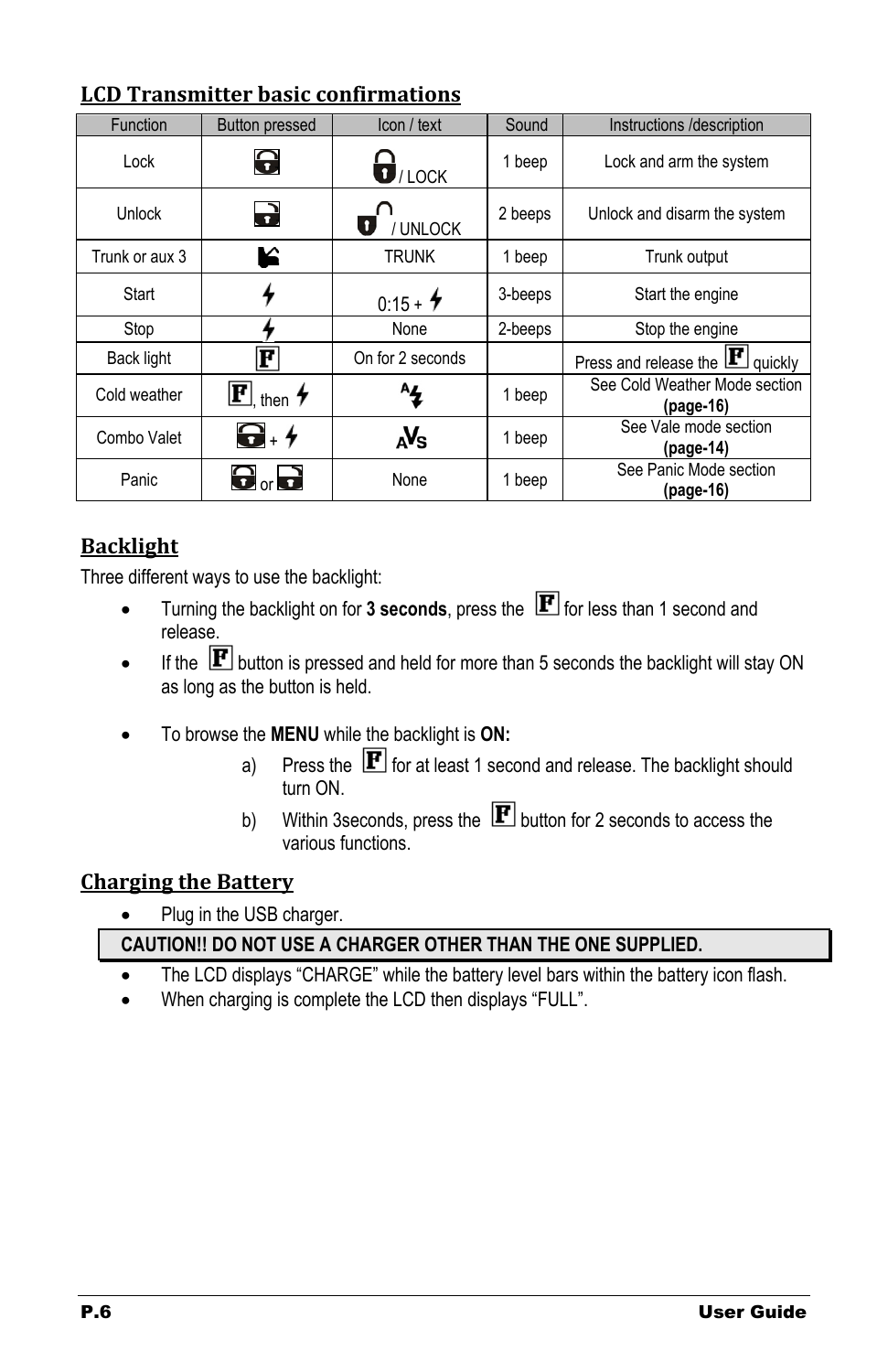## <span id="page-6-0"></span>*Remote's advanced functions and MENU*

#### <span id="page-6-1"></span>**How to access advanced remote functions and MENU**

| User                                                                                       |   | Transmitter                                                                            |
|--------------------------------------------------------------------------------------------|---|----------------------------------------------------------------------------------------|
| 1. Press $\mathbf{F}$ for 1 second and release                                             | → | Remote beeps once and <b>MENU</b><br>appears on screen.                                |
| Note: At that point if you press $\blacktriangleright$ you can enter<br>the remote's MENU. |   | Follow the steps listed below in<br>"Selecting and adjusting<br>advance MENU options": |
| 2. Press $\boxed{\mathbf{F}}$ a 2 <sup>nd</sup> time for 1 second and release              |   | Remote beeps once and L-01<br>appears on screen.                                       |
| 3. Press $\boxed{\mathbf{F}}$ a 3 <sup>rd</sup> time for 1 second and release              | → | Remote beeps once and <b>L-02</b><br>appears on screen.                                |
| 4. Press $\boxed{\mathbf{F}}$ a 4 <sup>th</sup> time for 1 second and release              |   | Remote beeps once and L-03<br>appears on screen.                                       |

**Note:** The order of **LEVELS** and **MENU** can be re-arranged in the menu option **FBPRO**.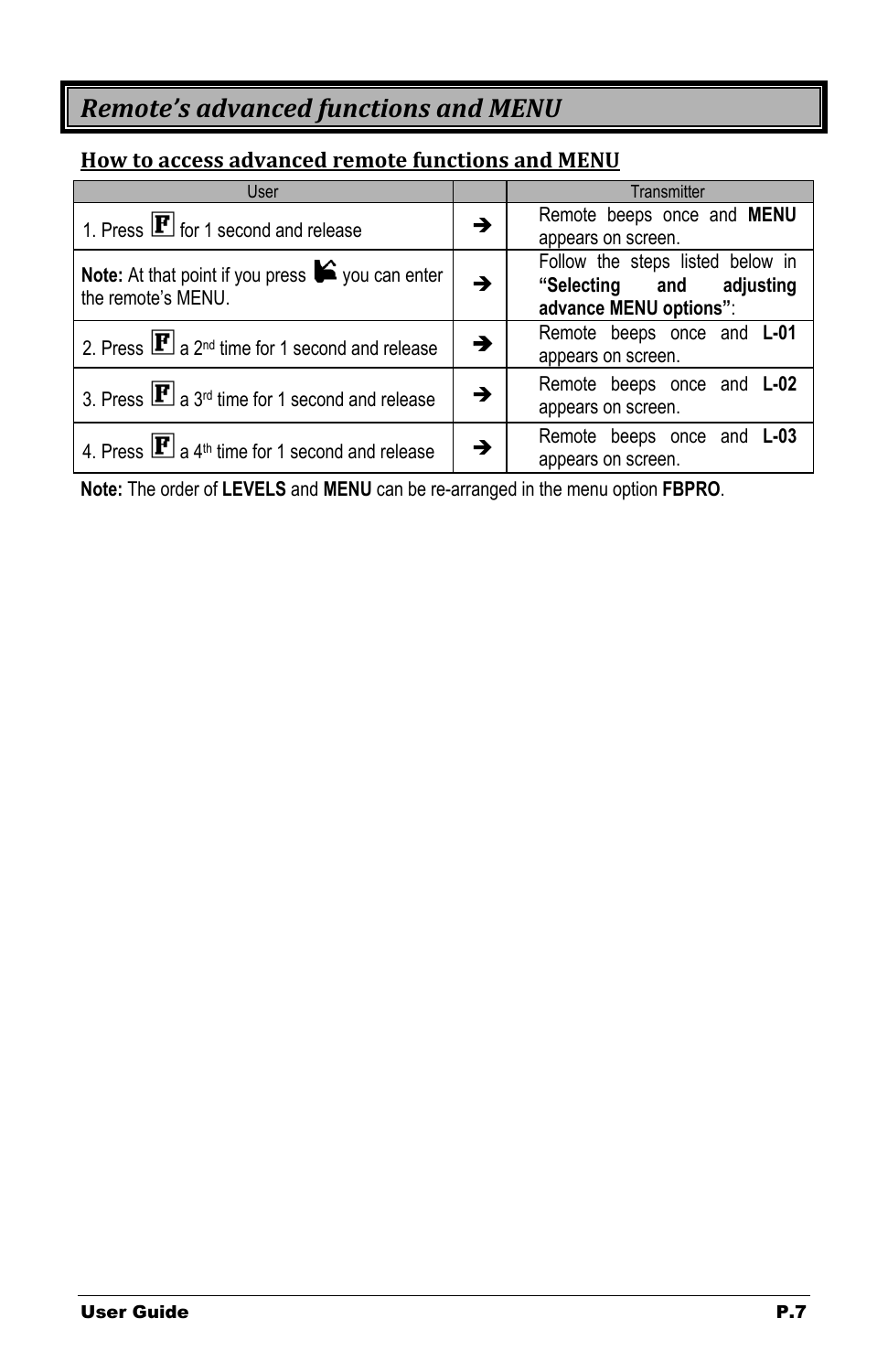#### **Selecting and adjusting advanced menu options:**

- 1. When in **MENU**, press  $\bigotimes$  button to enter the menu.
- 2. Press **b** button to move up in the menu or **b** button to move down in the menu.
- 3. Press  $\blacktriangleright$  button to select the option you would like to adjust
- 4. Press button to **increase** the value or to activate or deactivate a function or toggle through the selection.
- 5. Press button to **decrease** the value or to activate or deactivate a function or toggle through the selection.
- 6. Press  $\triangleright$  button to move to the next sub-option or go back to the main menu.
- 7. To **SAVE** modifications and **EXIT** remote's **MENU**, do not touch any button for approximately 5 to 10 seconds or press  $\mathbf{F}$  to immediately exit the MENU.

## **Remote's advanced functions and MENU table:**

| <b>Display</b> | <b>Description</b>                                                                                                                                                                              |  |  |
|----------------|-------------------------------------------------------------------------------------------------------------------------------------------------------------------------------------------------|--|--|
|                | Parking meter countdown<br>This version of the countdown feature is particularly useful for keeping track of<br>parking meter time: the user may quickly set up the countdown using the Parking |  |  |
|                | Menu. The transmitter will beep 6 times, 5min before the Parking countdown<br>reaches 0 and beeps 6 times once the countdown expires.                                                           |  |  |
| <b>PARK</b>    | Through Advanced Options, first press $\mathbf{F}$ to select MENU, then:                                                                                                                        |  |  |
| (1)            | Choose PARK and press <b>C</b> .<br>a.                                                                                                                                                          |  |  |
|                | Set the time at which you want set the alarm. First set the hour,<br>b.<br>and press $\blacktriangleright$ . Then set the minutes and press $\blacktriangleright$ .                             |  |  |
|                | Choose ON and wait. A flashing "P" and $\bigoplus$ will appear on the<br>C.<br>screen to confirm activation.                                                                                    |  |  |
|                | <b>Alarm Clock</b>                                                                                                                                                                              |  |  |
|                | The LCD remote control has a built-in alarm clock, which can be set up using the<br>Alarm Clock Menu. Once the programmed time is reached, the remote will beep 6                               |  |  |
|                | times every minute until a button is pressed.                                                                                                                                                   |  |  |
| <b>ALARM</b>   | Through Advanced Options, first press $\mathbf{F}$ to select MENU, then:                                                                                                                        |  |  |
| (2)            | Choose ALARM and press <b>6</b> .<br>a.                                                                                                                                                         |  |  |
|                | Set the time at which you want to set the alarm. First set the hour,<br>b.<br>and press $\blacktriangleright$ . Then set the minutes and press $\blacktriangleright$ .                          |  |  |
|                | Choose ON and wait. A flashing "A" and $\bigoplus$ will appear on<br>C.<br>screen to confirm activation.                                                                                        |  |  |
|                | Cold weather mode function:                                                                                                                                                                     |  |  |
| <b>CWM</b>     | Through Advanced Options, first press $\mathbf{F}$ to select MENU, then:                                                                                                                        |  |  |
| (3)            | Choose CWM and press $\blacksquare$ .<br>a.                                                                                                                                                     |  |  |
|                | Choose ON/OFF, then press and hold $\blacksquare$ until $\blacktriangle$ icon<br>b.                                                                                                             |  |  |
|                | appears/disappears.<br>Valet functions: (see page-14 for details)                                                                                                                               |  |  |
|                | Through Advanced Options, first press $\mathbf{F}$ to select MENU, then:<br>1)                                                                                                                  |  |  |
| <b>VALET</b>   | Choose VALET and press <b>C</b> .<br>a.                                                                                                                                                         |  |  |
| (4)            | Press or or to select three kinds of Valet Modes:                                                                                                                                               |  |  |
|                | b.<br>CMVLT = Combo Valet (Starter and alarm are disabled)<br>Ĺ.                                                                                                                                |  |  |
|                | VLTST = Valet Start (Only the starter is disabled)<br>ii.                                                                                                                                       |  |  |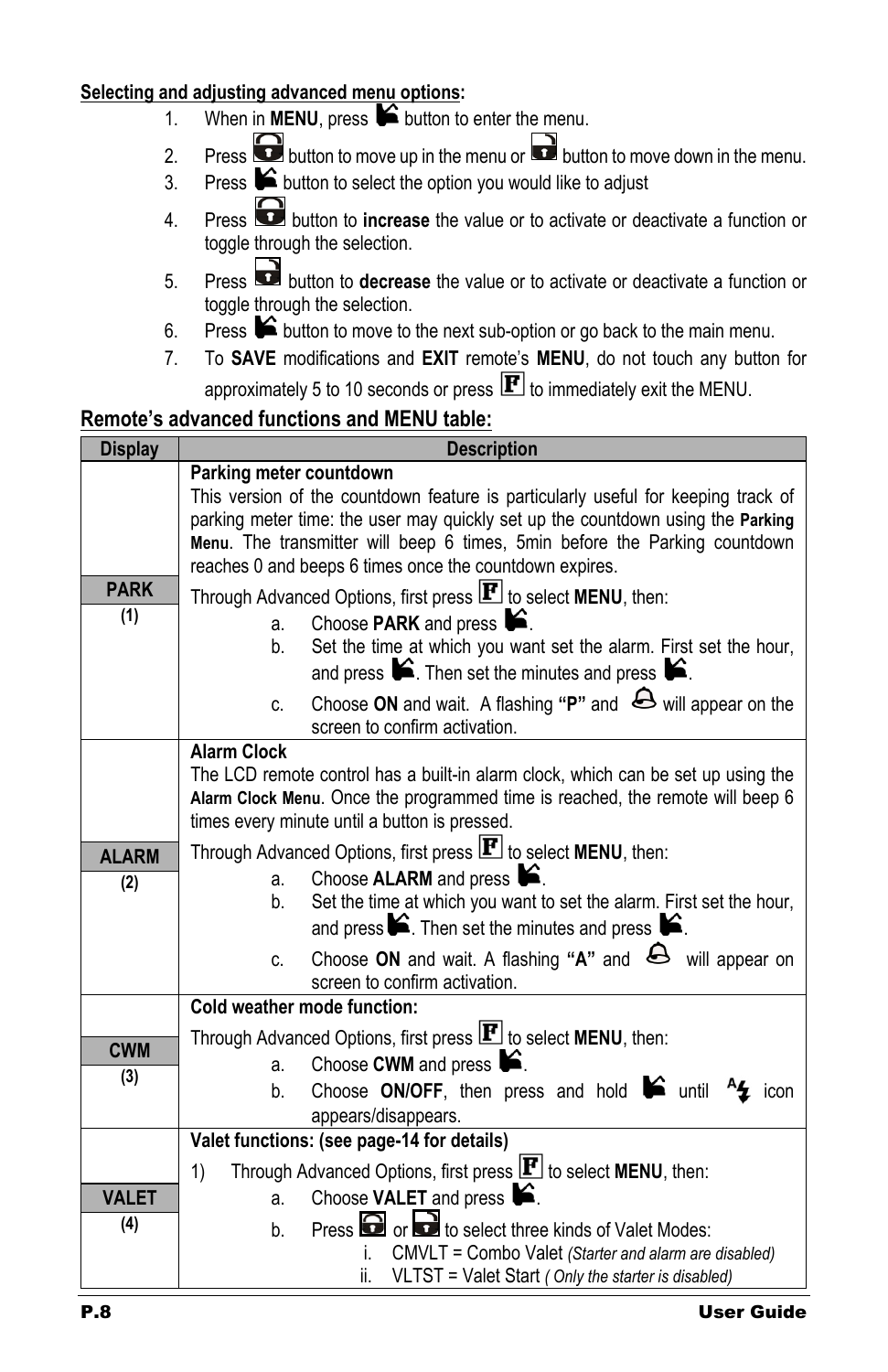|              | iii. VLTAM = Valet (Only the alarm is disabled)                                                                  |  |  |
|--------------|------------------------------------------------------------------------------------------------------------------|--|--|
|              | y<br>Once the selection is done, press<br>C.                                                                     |  |  |
|              | Choose $ON/OFF$ , then press and hold $\blacktriangleright$ until;<br>d.                                         |  |  |
|              | The AVs icon appears/disappears to confirm Combo<br>i.                                                           |  |  |
|              | Valet activation/deactivation.                                                                                   |  |  |
|              | The Vs icon appears/disappears to confirm Valet<br>ii.                                                           |  |  |
|              | start activation/deactivation.                                                                                   |  |  |
|              | The $\mathbf{A}^{\mathbf{V}}$ icon appears/disappears to confirm Valet<br>iii.                                   |  |  |
|              | Alarm activation/deactivation.<br>Time start function:                                                           |  |  |
|              | This feature is used to remote start the car at a pre-programmed time. Once the                                  |  |  |
|              | pre-programmed time is reached, the remote will send a start command to the car                                  |  |  |
|              | module.                                                                                                          |  |  |
|              | Through Advanced Options, first press $\mathbf{F}$ to select MENU, then:                                         |  |  |
| <b>TSTAR</b> | Choose TSTART and press <b>S</b> .<br>a.                                                                         |  |  |
| (5)          | Set the time at which you want to remote start the vehicle. First set<br>b.                                      |  |  |
|              | the hour, and press $\blacktriangleright$ . Then set the minutes and press $\blacktriangleright$ .               |  |  |
|              | Choose ON and wait. A flashing " $T$ " and $\bigoplus$ will appear on the<br>C.                                  |  |  |
|              | screen to confirm activation.                                                                                    |  |  |
|              | Note: The TSTART function can only be carried out once per remote start.                                         |  |  |
|              | <b>Secure function:</b><br>This feature is used to lock the keypad of the transmitter to avoid accidental button |  |  |
|              | press. When the keypad is locked and a button is pressed, the LCD will display                                   |  |  |
|              | "PRESF" for 1 second and goes back to the clock.                                                                 |  |  |
| <b>SECUR</b> | The transmitter keypad can also be locked as follows:                                                            |  |  |
| (6)          | a. Press $\mathbf{F}$ to select MENU.                                                                            |  |  |
|              | b. Within 3 seconds, press                                                                                       |  |  |
|              | c. The LCD will display "SECUR" to confirm locking of the keypad.                                                |  |  |
|              | Press <b>F</b> for about 1sec, to unlock the transmitter's keypad.                                               |  |  |
|              | <b>Backlight color</b>                                                                                           |  |  |
|              | The backlight can be set to 8 different colors.                                                                  |  |  |
| <b>COLOR</b> | Through Advanced Options, first press $\mathbf{F}$ to select MENU, then:                                         |  |  |
| (7)          | Choose COLOR and press <b>S</b> .<br>a.                                                                          |  |  |
|              | Choose the desired color by pressing <b>the desired</b> or<br>b.                                                 |  |  |
|              | <b>Confirmation Mode Menu:</b>                                                                                   |  |  |
|              | BZVIB > BUZ: The remote will beep to confirm various commands.                                                   |  |  |
|              | VIB: The remote will vibrate to confirm various commands.                                                        |  |  |
| <b>CONFM</b> | $30\frac{3}{2}$ icon will appear on the screen to confirm<br>Note: The                                           |  |  |
| (8)          | remote is set to vibration mode.                                                                                 |  |  |
|              | <b>BLITE <math>\rightarrow</math> ON:</b> The LCD screen will flash when the                                     |  |  |
|              | alarm is triggered.                                                                                              |  |  |
|              | OFF: The LCD won't flash if the alarm is triggered.                                                              |  |  |
|              | Clock:<br>The Clock menu is used to set the current time on your remote control.                                 |  |  |
| <b>CLOCK</b> | Through Advanced Options, first press $\mathbf{F}$ to select MENU, then:                                         |  |  |
| (9)          | Choose CLOCK and press<br>£.                                                                                     |  |  |
|              | a.                                                                                                               |  |  |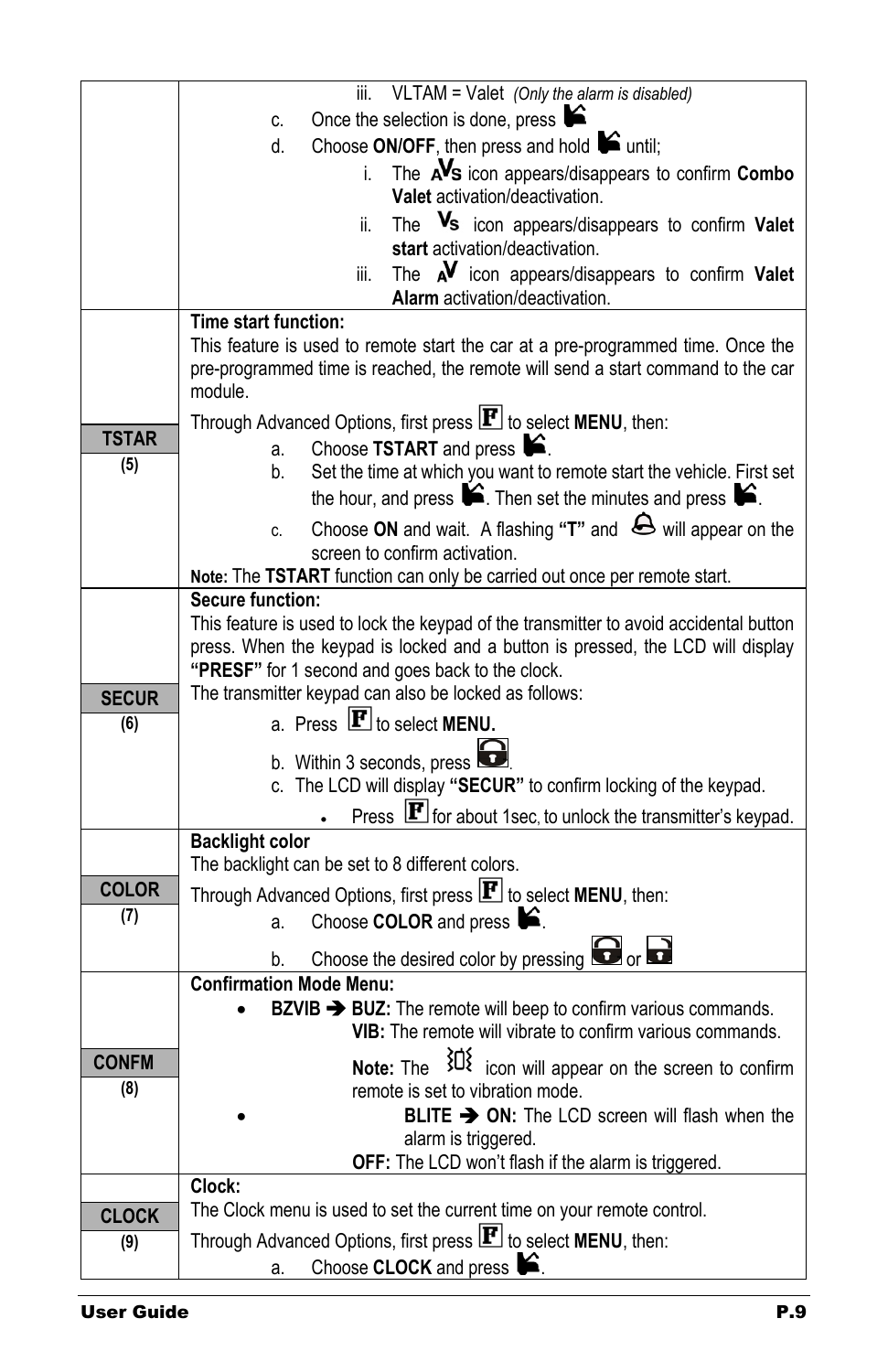|               | Set the time at which you want to set the clock. First set the hour,<br>b.               |                                                     |                                                                             |  |
|---------------|------------------------------------------------------------------------------------------|-----------------------------------------------------|-----------------------------------------------------------------------------|--|
|               | and press $\blacktriangleright$ , then set the minutes and press $\blacktriangleright$ . |                                                     |                                                                             |  |
| <b>TEMP</b>   | Temperature display                                                                      |                                                     |                                                                             |  |
| (10)          |                                                                                          |                                                     | Can be set to read the temperature in Celsius (CTEMP) or Fahrenheit (FTEMP) |  |
| <b>LANGU</b>  | Language display                                                                         |                                                     |                                                                             |  |
| (11)          | Can be set to either English or French                                                   |                                                     |                                                                             |  |
|               | Side button function:                                                                    |                                                     |                                                                             |  |
|               | The side button can be programmed as:                                                    |                                                     |                                                                             |  |
| <b>SBPRO</b>  |                                                                                          | Panic button;                                       |                                                                             |  |
| (12)          |                                                                                          | Stop button;                                        |                                                                             |  |
|               |                                                                                          | Temperature request button;<br>Aux 2 output button; |                                                                             |  |
|               |                                                                                          | or CWM.                                             |                                                                             |  |
|               | <b>Keypad lock</b>                                                                       |                                                     |                                                                             |  |
|               | Note: In order for this feature to work, "Secure function" must be set to ON.            |                                                     |                                                                             |  |
| <b>KEYLOC</b> | If there is no activity within the programmed time, the keypad will automatically lock   |                                                     |                                                                             |  |
| (13)          | after 5 seconds, 10 seconds or 20 seconds.                                               |                                                     |                                                                             |  |
|               |                                                                                          |                                                     | Press F for about 1sec, to unlock the transmitter's keypad.                 |  |
| <b>ILLUM</b>  | <b>LCD</b> illumination:                                                                 |                                                     |                                                                             |  |
| (14)          | When this function is enabled, the LCD will illuminate each time Lock, Unlock or         |                                                     |                                                                             |  |
|               | START is activated.                                                                      |                                                     |                                                                             |  |
|               | $\mathbf{F}$ Button Function:                                                            |                                                     |                                                                             |  |
|               | The order of LEVELS and MENU can be re-arranged using the $ F $ Button Function          |                                                     |                                                                             |  |
|               | Menu.                                                                                    |                                                     |                                                                             |  |
| <b>FBPRO</b>  | <b>F Button Function</b><br>Menu                                                         | <b>FBPRO</b>                                        | <b>Function Button Programming</b>                                          |  |
| (15)          |                                                                                          | M <sub>123</sub>                                    | MENU, level 1, level 2, level 3                                             |  |
|               | Function<br><b>Button</b>                                                                | 123M                                                | Level 1, level 2, level 3, MENU                                             |  |
|               | programming                                                                              | 231M                                                | Level 2, level 3, level 1, MENU                                             |  |
|               |                                                                                          | 213M                                                | Level 2, level 1, level 3, MENU                                             |  |
|               |                                                                                          | 312M                                                | Level 3, level 1, level 2, MENU                                             |  |

## <span id="page-9-0"></span>*Remote Starting Your Vehicle*

#### <span id="page-9-1"></span>**Setting Your Vehicle in to Ready Mode**

If your vehicle has a **manual transmission** you must read the following indications. The unit must first be set to Ready Mode in order to start the vehicle by remote. If the unit is not set to Ready Mode, it cannot remote start the vehicle.

Please note that Ready Mode can be enabled by the remote or the handbrake, depending on the option that was selected by your installer. Therefore, you must follow the appropriate procedure between the two described below in order to set your vehicle into Ready Mode.

Once the system is set to Ready Mode, the vehicle can be remote started and stopped at any time. The system will exit Ready Mode if a door, the hood or the trunk is opened, if the brake pedal is pressed, if the parking brake is disengaged or if the ignition key is turned to the **IGNITION ON (RUN)** position.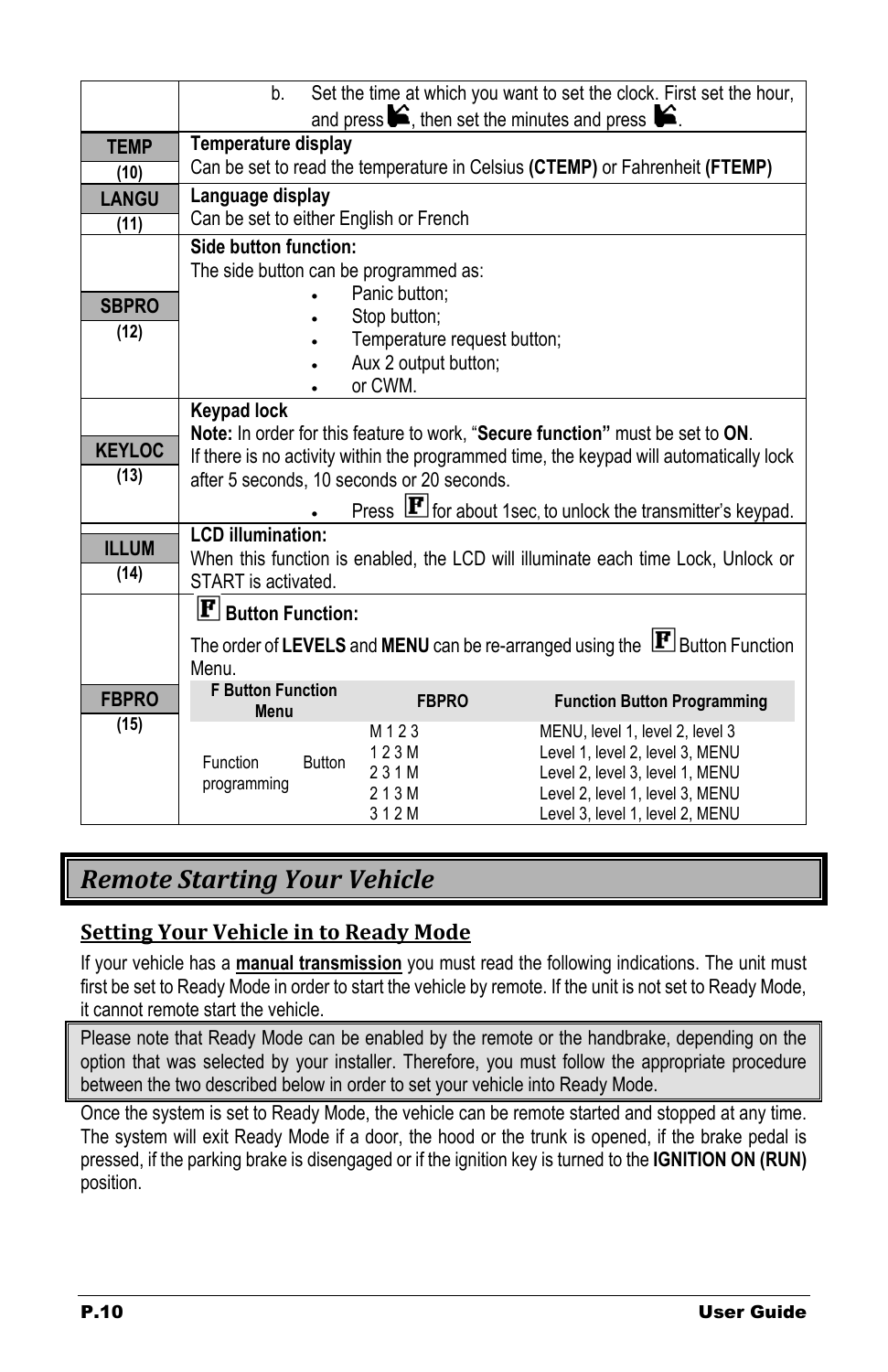To set the system to Ready Mode:

| <b>U</b> JULTING SYSIGHT TO TYGOGY IVIOUG.<br>If Ready Mode is enabled by remote<br>If Ready Mode is enabled by handbrake                                                                                                                                                                                                                               |                                                                                                                                                                                                                                                                                                                                                                                                        |                                                                                                                                                                                             |  |  |  |
|---------------------------------------------------------------------------------------------------------------------------------------------------------------------------------------------------------------------------------------------------------------------------------------------------------------------------------------------------------|--------------------------------------------------------------------------------------------------------------------------------------------------------------------------------------------------------------------------------------------------------------------------------------------------------------------------------------------------------------------------------------------------------|---------------------------------------------------------------------------------------------------------------------------------------------------------------------------------------------|--|--|--|
| neutral position.                                                                                                                                                                                                                                                                                                                                       | 1. Ensure that all the doors, hood and trunk are closed. Make sure that the gear selector is in the                                                                                                                                                                                                                                                                                                    |                                                                                                                                                                                             |  |  |  |
| 2. With the engine running, apply the parking<br>brake once and release the brake pedal.<br>3. Within 20 sec. of engaging the parking<br>brake, press and hold $\Box$ , $\Box$ or $\Box$ on<br>the transmitter (SmartStart™ uses only the<br>SmartStart™ icon).<br>The parking lights will flash 3 times quickly<br>and remain lit. Release the button. |                                                                                                                                                                                                                                                                                                                                                                                                        | 2. With the engine running, apply the parking<br>brake twice within 10 sec.<br>3. Make sure to release the brake pedal.<br>The parking lights will flash 3 times quickly<br>and remain lit. |  |  |  |
| 4. Remove the key: the engine will keep on running.<br>5. Exit the vehicle. All doors should be closed, including the hood and trunk.                                                                                                                                                                                                                   |                                                                                                                                                                                                                                                                                                                                                                                                        |                                                                                                                                                                                             |  |  |  |
| installer)<br><b>OPTION 1: Automatic</b><br>shut down without auto<br>lock                                                                                                                                                                                                                                                                              | 6. THERE ARE THREE POSSIBLE OPTIONS TO COMPLETE READY MODE (programmable by<br><b>OPTION 2: Manual shut down</b><br><b>OPTION 3: Automatic shut</b><br>down with auto lock<br>(default)                                                                                                                                                                                                                |                                                                                                                                                                                             |  |  |  |
| The engine runs for 8 sec.<br>before finally shutting down<br>the engine, without user<br>interaction.                                                                                                                                                                                                                                                  | The engine keeps going until you<br>The engine runs for 8 sec.<br>press either;<br>then locks the doors before<br>finally shutting down the<br>$a.$ $\bullet$ to lock the doors and<br>engine,<br>without<br>user<br>shut down the engine;<br>interaction.<br>b. to unlock the doors and<br>shut down the engine;<br>c. $\boxed{\phantom{1}2}$ to shut down the engine<br>without affecting the doors. |                                                                                                                                                                                             |  |  |  |
| <b>WARNING:</b> The vehicle is<br>not armed or locked down.                                                                                                                                                                                                                                                                                             | <b>WARNING:</b> Engine runs until the<br><b>WARNING:</b> Do not leave<br>pre-programmed<br>run<br>time<br>your keys in the vehicle!<br>expires.                                                                                                                                                                                                                                                        |                                                                                                                                                                                             |  |  |  |
| 7. The Parking lights will flash twice and the <sup>(3)</sup> icon will appear on screen to indicate Ready<br>mode is set. If the icon doesn't appear, refresh the screen by pressing $\bigcirc$                                                                                                                                                        |                                                                                                                                                                                                                                                                                                                                                                                                        |                                                                                                                                                                                             |  |  |  |

#### <span id="page-10-0"></span>**Remote Starting**

- 1. Press the  $\boxplus$  button for approximately 1 second and release.<br>2. The remote will beep once and the LCD will display "START"
- 2. The remote will beep once and the LCD will display **"START".**
- The remote will confirm the remote starter's activation by beeping 3 times.

If your vehicle has an automatic transmission and it does not start at the first attempt, the system will shut down, wait a few seconds and try to start the engine again. There will be 3 start attempts before the system gives up.

#### <span id="page-10-1"></span>**Driving Off**

With the vehicle running remotely, press the  $\Box$  button to disarm the system and the starter kill (if installed) and unlock the doors. Enter the vehicle and do the following: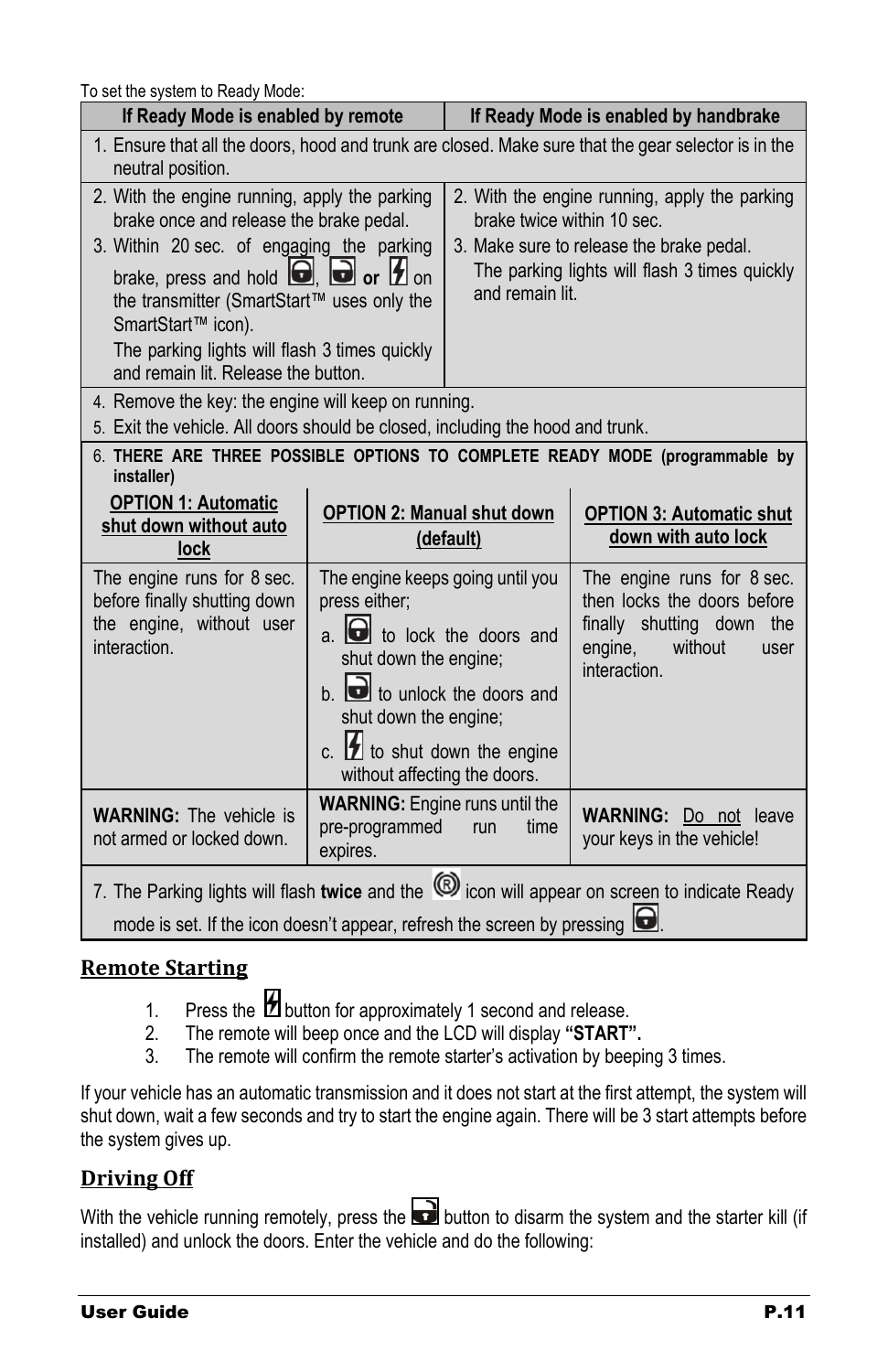- 1. Turn the ignition key to the **IGNITION ON (RUN)** position. (Do not turn the key to the **CRANK** position while the engine is running. This would cause the starter motor to re-engage.)
- 2. Press the brake pedal to disengage the remote starter unit.

#### You are now ready to drive off.

**Note:** On some Push-To-Start (PTS) vehicles, no takeover is possible as pressing the brakes will shut the engine down. Please talk to your technician to determine if the "Takeover mode" can be set for your vehicle.

## <span id="page-11-0"></span>*Arming and disarming of the System*

The Alarm can be configured by the installer either to **Passive Mode** (so as to arm automatically) or **Active Mode** (so as to require the user's intervention for arming). By default, the Remote Car Starter is configured to **Passive Mode**.

#### Passive mode:

To **arm** the alarm, press the **button** on the transmitter, **OR** 

- 1. In **Passive Mode**, the alarm will automatically arm 30sec once the last door is closed.
- The LED on the antenna will flash quickly during the countdown preceding the activation of the system.
- 3. Once the activation countdown expires, the siren will chirp once and the LED will flash slowly to indicate that the alarm is now armed.

To disarm the alarm, press the **button** on the transmitter.

- 1. The LED on the antenna will flash quickly during the countdown preceding the activation of the system.
- 2. The alarm will automatically rearm itself after 30 sec. if no door is left opened and the ignition is not turned ON.

#### Active Mode:

To arm the alarm, press the  $\Box$  button on the transmitter.

- 1. The siren will chirp once.
- 2. The LED on the antenna will flash slowly.

To disarm the Alarm, press the  $\Box$  button on the transmitter.

- 1. The siren will chirp twice.
- 2. The LED on the antenna will remain OFF.

## <span id="page-11-1"></span>*Intrusion alert via remote*

The remote will beep or vibrate for about 60 seconds when an intrusion from door, hood, trunk, shock or ignition is detected. At the same time, the LCD remote will display "**ALARM**" and "**DOOR / HOOD / TRUNK / SHOCK / real time**" (depending on the type of alarm) alternately. The icons of door, hood, trunk and shock, as well as the red backlight, will be flashing (when the **BLITE** is set **ON**).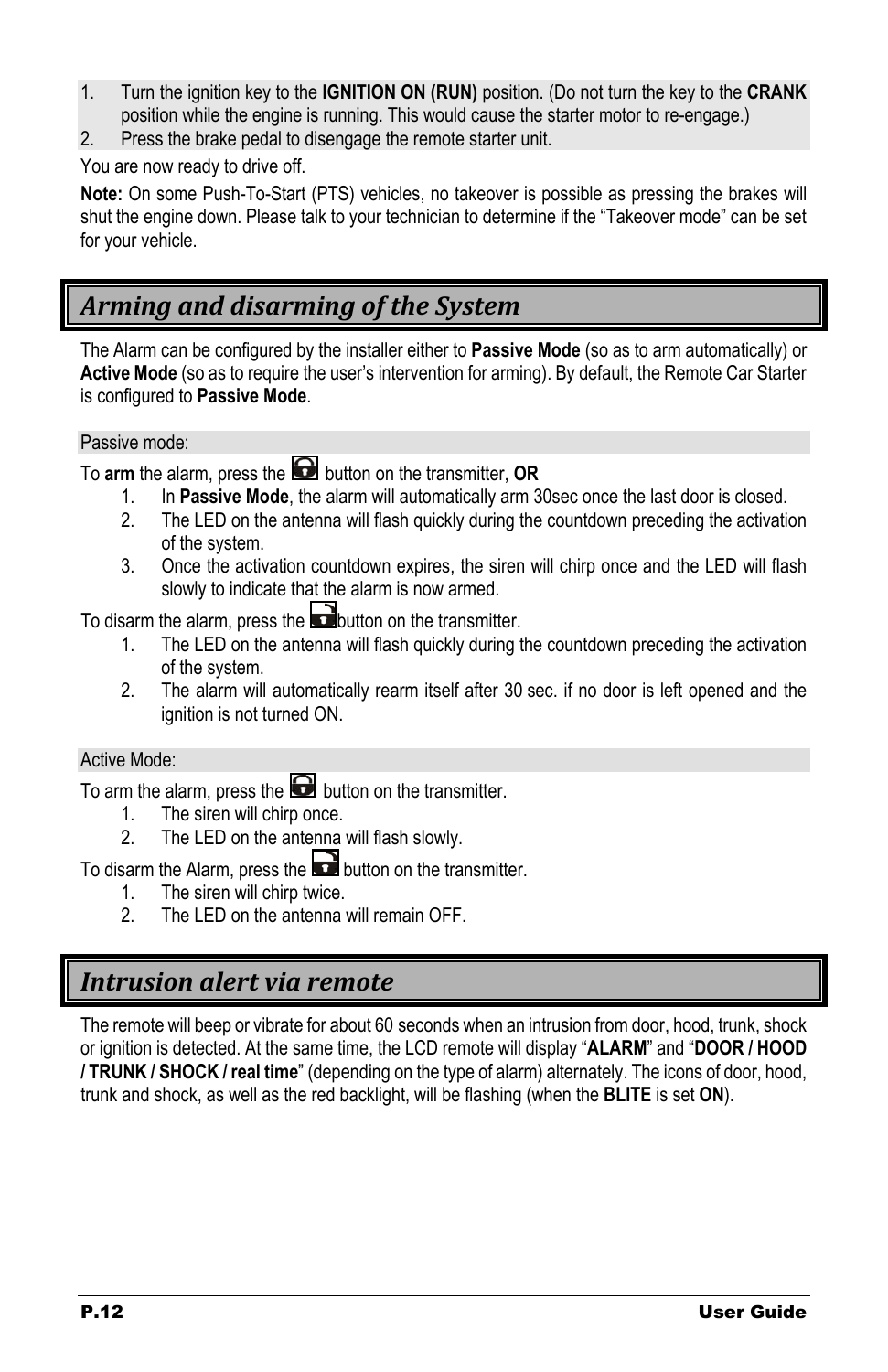| Alarm Type      | <b>LCD Text</b>   | Icon        | Sound or Vibration |
|-----------------|-------------------|-------------|--------------------|
| <b>DOOR</b>     | ALARM + DOOR      |             | 60 seconds         |
| <b>HOOD</b>     | ALARM + HOOD      |             | 60 seconds         |
| <b>TRUNK</b>    | ALARM + TRUNK     |             | 60 seconds         |
| <b>SHOCK</b>    | ALARM + SHOCK     | トリイン        | 60 seconds         |
| <b>IGNITION</b> | ALARM + real time | <b>NONE</b> | 60 seconds         |

The user can press the  $\Box$  or  $\Box$  button to stop the alarm (unless TWO-STAGE Mode has been programmed – one press then only mutes the siren; the user needs to press twice in order to disarm the system).

## <span id="page-12-0"></span>*Remote Starter Features*

#### <span id="page-12-1"></span>**Remote Door Locks**

If your system was installed with the Remote Door Locks option, you will have the convenience of remote keyless entry.

To UNLOCK your doors and DISARM the system:

- 1. Press and hold the **button for approx.** 1 sec
- 2. The  $\Box$  icon will appear on the remote's LCD screen
- 3. The siren will chirp twice to confirm that the doors have been unlocked, the Starter Kill feature is disarmed (if it was installed) and that the Alarm is disabled.

To LOCK your doors and ARM the system:

- 1. Press and hold the **button** for approx. 1 sec.
- 2. The  $\Box$  icon will appear on the remote's LCD screen
- 3. The siren will chirp once to confirm that the doors have been locked, the Starter Kill feature is enabled (if it was installed) and that the Alarm is armed.

#### <span id="page-12-2"></span>**Remote Trunk Release**

If your system was installed with the Remote Trunk Release option, you can open your trunk by pressing the button until the remote displays the text **"**TRUNK**"** on the screen. In addition, this will also disarm the alarm.

#### <span id="page-12-3"></span>**Idle Mode**

**Convenience feature:** Idle Mode allows you to keep the engine running and the doors locked while you stop, for example, at a convenience store or for a short delivery.

This feature allows you to let the remote starter take over control of the vehicle (i.e. no Key in the Ignition Switch) while the engine is running.

#### **Activating Idle mode (Automatic transmission):**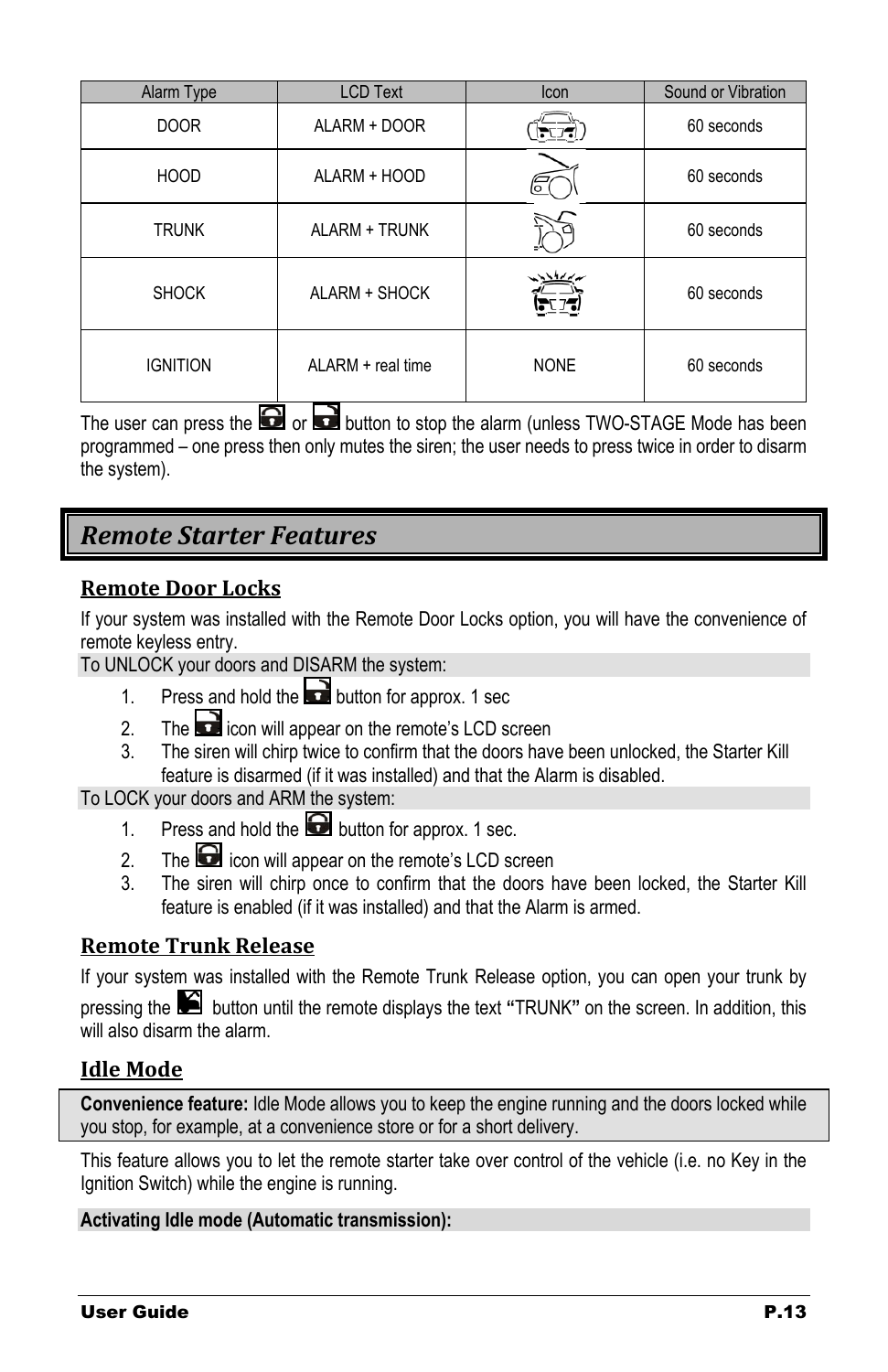- 1. With the engine running, make sure to release the brake pedal and press the  $\Box$ ,  $\Box$  or button on the transmitter until the parking lights come **ON**. **Note:** SmartStart™ can be setup to use the SmartStart™ icon to activate Idle mode.
- 2. Remove the ignition key from the ignition switch. The engine will continue running.
- 3. Exit the vehicle. All doors, the hood and trunk should be closed
- 4. Press the  $\Box$  button to lock the doors, to arm the starter kill and to arm the alarm (if available). The engine will continue running.
	- a. When re-entering the vehicle, the user must reinsert the key into the ignition and turn it to the **ON** position (not Crank) without pressing on the brake.
	- b. *Once the key is in the ON position*, press on the brake pedal to put the transmission in gear. Pressing the brake pedal at this step will cancel the remote starter takeover.
	- c. Drive off.

If your vehicle has a manual transmission, Idle Mode can be activated through the same routine as that used for **Ready Mode (page[-10\)](#page-9-1)**; at the last step, press the **button to lock the doors**, arm the system and leave the engine running.

#### <span id="page-13-0"></span>**Valet Mode**

When the vehicle is in **Valet Start** mode and **Combo Valet** mode, the remote starter is disabled. If the vehicle needs to be serviced, or if you park it indoors, **Valet Start** mode or the **Combo Valet** mode will prevent the engine from being remote-started accidentally.

#### **There are 3 types of Valet Modes: Combo Valet, Valet Start and Valet Alarm.**

**Valet Start:** Only the starter function is disabled.

**Valet Alarm:** Only the alarm functions are disabled.

**Combo Valet:** Both remote starter and alarm are disabled.

#### **To put the system into Combo Valet**

#### **Shortcut version:**

#### **Using the KEY (Ignition Valet Mode):**

- 1. Insert the ignition key into the ignition switch. Within 10 sec., cycle the ignition key to the **IGNITION/RUN** and **OFF** positions 5 times until the parking lights flash **3 times**.
- 2. Turn the ignition **OFF**.
- 3. The LED on the antenna will stay **ON** indicating that the vehicle has successfully entered **Combo Valet.**
- 4. The  $\overline{\text{MS}}$  icon will appear on the LCD remote.

#### **Using the TRANSMITTER (Remote Valet Mode):**

- 1. Press the **a** and **1** buttons simultaneously until the  $\Delta s$  icon appears on the LCD display.
- 2. The LED on the antenna will stay **ON** indicating that the vehicle has successfully entered **Combo Valet.**

#### **Using the PUSH-BUTTON SWITCH (Valet Switch Mode):**

- 1. Insert the ignition key into the ignition switch and turn the key to the **ON** position
- 2. Within 5 seconds, press the push-button switch until the parking lights flash **3 times**.
- 3. Release the push-button and turn the ignition to the **OFF** position.
- 4. The LED on the antenna will stay **ON** indicating that the vehicle has successfully entered **Combo Valet.**
- 5. The **Nota** icon will appear on the LCD remote.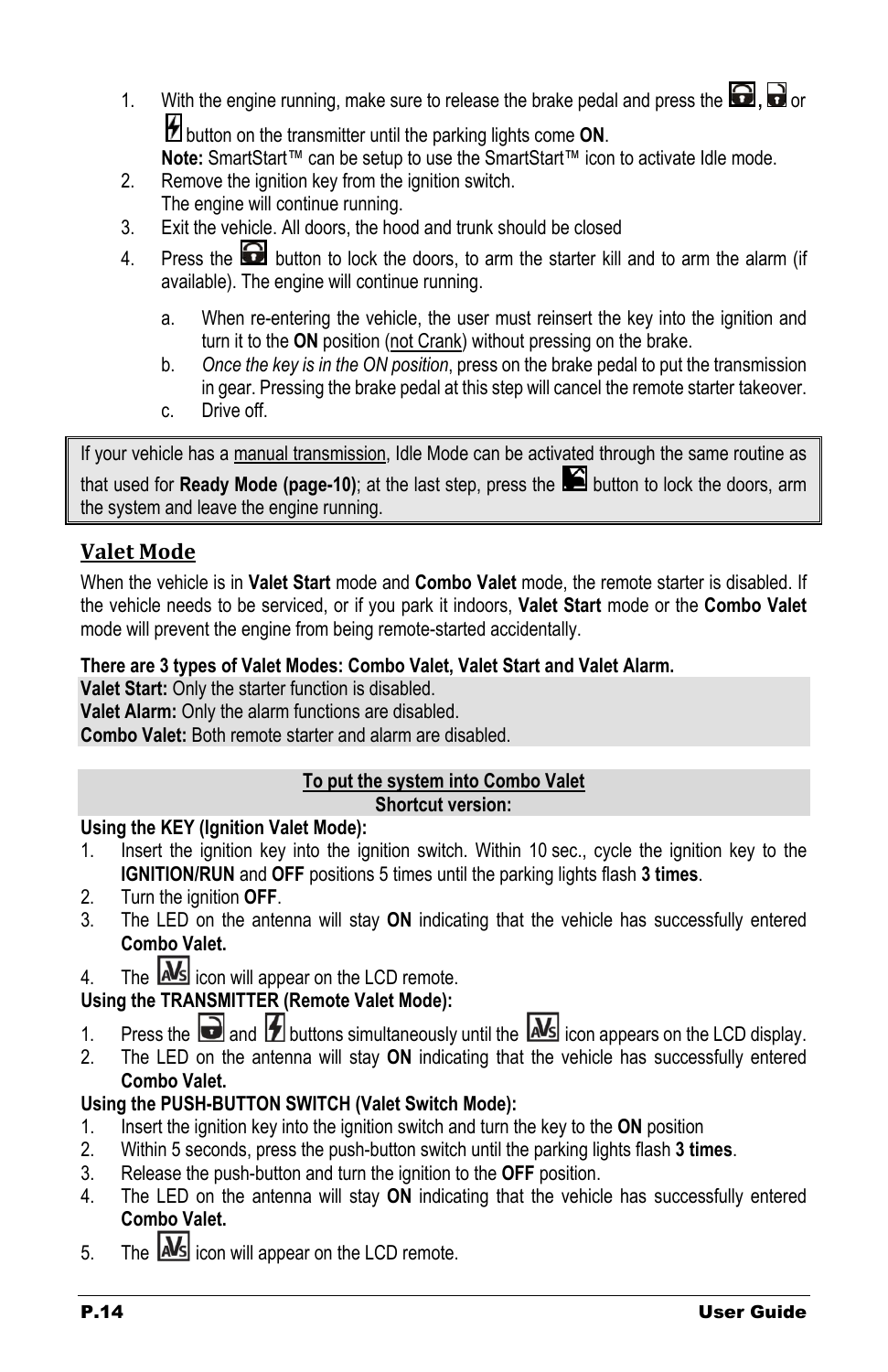#### **To take the system out of Combo Valet Shortcut version:**

#### **Using the KEY (Ignition Valet Mode):**

- 1. Insert the ignition key into the ignition switch. Within 10 sec., cycle the ignition key to the **IGNITION/RUN** and **OFF** positions 5 times until the parking lights flash **twice**.
- 2. Turn the ignition **OFF**.
- 3. The LED on the antenna will switch **OFF** indicating that the vehicle is now out of **Combo Valet.**
- 4. The **AMS** icon will disappear from the LCD remote.

#### **Using the TRANSMITTER (Remote Valet Mode):**

- 1. Press the **a**nd  $\angle$  buttons simultaneously until the  $\angle$ **MS** icon disappears from the LCD display.
- 2. The LED on the antenna will switch **OFF** indicating that the vehicle is now out of **Combo Valet. Using the PUSH-BUTTON SWITCH (Valet Switch Mode):**
- 1. Insert the ignition key into the ignition switch and turn the key to the **ON** position.
- 2. Press the push-button switch until the Parking lights flash **twice**.
- 3. Release the push-button and turn the ignition to the **OFF** position.
- 4. The LED on the antenna will switch **OFF** indicating that the vehicle is now out of **Combo Valet.**
- 5. The **MS** icon will disappear from the LCD remote.

#### **To put the system into Combo Valet, Valet Start or Valet Alarm**

#### **Long menu version:**

- 1. Through Advanced Options, first press **F** to select **MENU (page[-7\)](#page-6-1)**
- 2. Choose **VALET** and press
- 3. Press  $\Box$  or  $\Box$  to toggle between three kinds of Valet Modes:
	- a. CMVLT = **Combo Valet** *(Starter and Alarm are disabled)*
		- b. VLTST = **Valet Start** *(Only the starter is disabled)*
		- c. VLTAM = **Valet Alarm** *(Only the alarm is disabled)*
- 4. Once the selection is done, press
- 5. Choose ON, then press and hold **in** until:
	- a. The **AMS** icon appears to confirm **Combo Valet** activation.
	- b. The **VS** icon appears to confirm **Valet Start** activation.
	- c. The **M** icon appears to confirm **Valet Alarm** activation.

## **To take the system out of Combo Valet, Valet Start or Valet Alarm**

## **Long menu version:**

- 1. Through Advanced Options, first press **F** to select **MENU** (page[-7\)](#page-6-1)
- 2. Choose **VALET** and press
- 3. Press  $\bigodot$  or  $\bigodot$  to toggle between three kinds of Valet Modes:
	- a. CMVLT = **Combo Valet** *(Starter and Alarm are disabled)*
	- b. VLTST = **Valet Start** *(Only the starter is disabled)*
	- c. VLTAM = **Valet Alarm** *(Only the alarm is disabled)*
- 4. Once the selection is done, press
- 5. Choose OFF, then press and hold until:
	- a. The **IMS** icon disappears to confirm **Combo Valet** deactivation.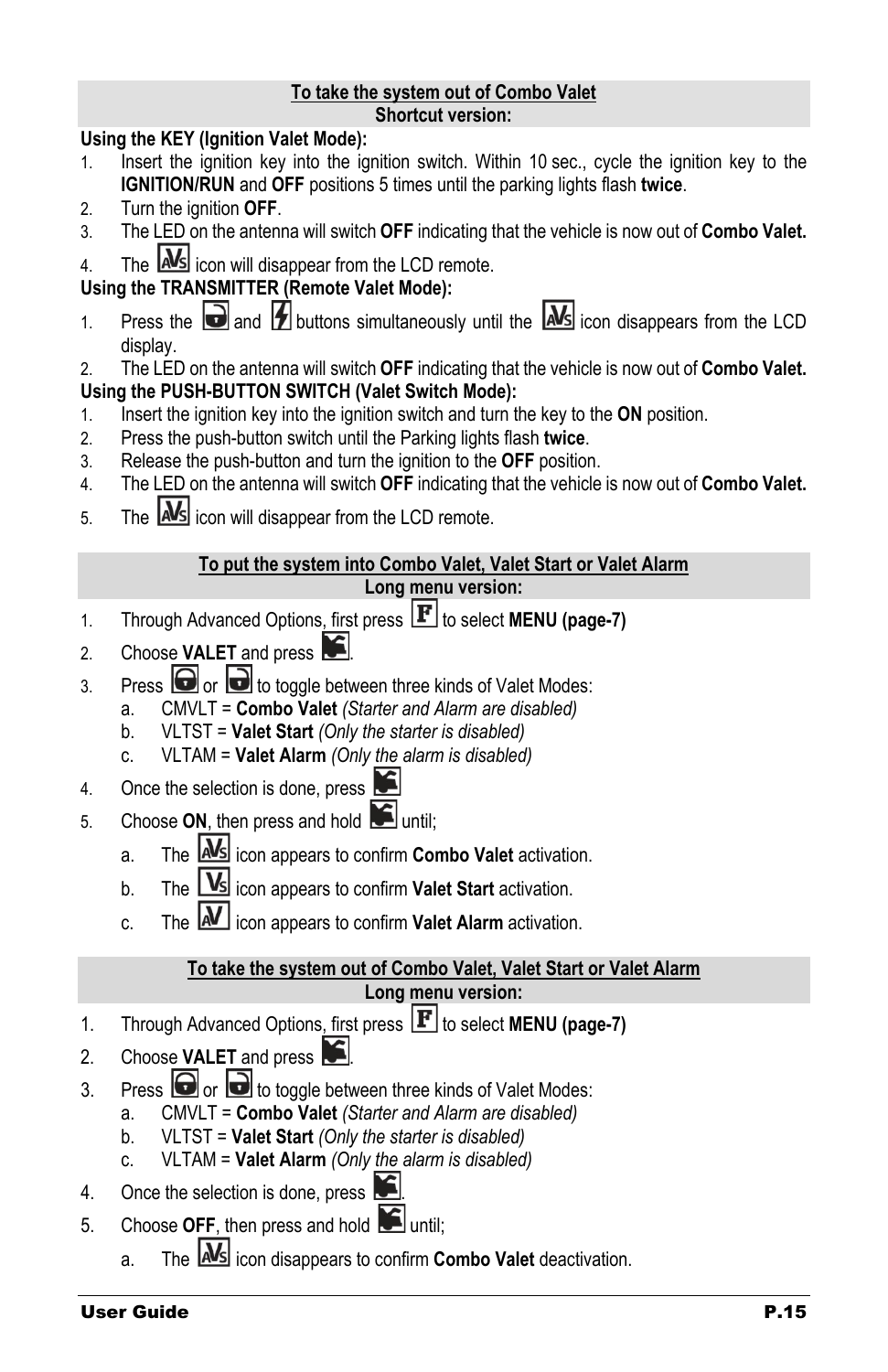- b. The **Vs** icon disappears to confirm **Valet Start** deactivation.
- c. The **M** icon disappears to confirm **Valet Alarm** activation.

If someone attempted to remote-start the vehicle while in Valet Mode; the parking lights will turn **ON**, then **OFF**, then will flash **twice**.

## <span id="page-15-0"></span>**Panic Mode**

In an emergency situation, you can activate panic mode by pressing and holding the  $\Box$  OR  $\Box$ button until the siren starts to sound. If the vehicle is under a remote start, the engine will shutdown

automatically before setting off the Siren. You can stop the Siren by pressing  $\Box$  OR

Furthermore, the panic mode can be stopped by activating **Valet Mode (page [14\)](#page-13-0)**

\* Panic Mode will automatically shut down after 30sec.

## <span id="page-15-1"></span>**Quick Lockout™**

(Also called **Secure Panic**.) For fast protection in emergency situations, the system will **LOCK** all doors when you press the brake pedal while you hear the Siren sounding. (**Quick Lockout** is only available when **Panic mode** has been triggered.)

## <span id="page-15-2"></span>**Cold Weather Mode**

If the vehicle has a Manual transmission, **Ready mode (page[-10\)](#page-9-1)** should be set before entering Cold Weather. When cold weather mode is active, the engine starts every 2 hours and runs for 3 minutes (or for 8 or 20 minutes with diesel engines). Cold weather mode automatically ends after 24 hours (or 12 starts).

#### To enter Cold Weather Mode:

2-way remote:

- 1. Through advance function remote's menu **(page[-7\)](#page-6-1)**, select **L-01.**
- 2. Press and hold the  $\sharp$  button until the  $\sharp$  icon will appear on the display.

#### OR

1-way remote:

1. Rapidly press AUX twice. While the remote's LED is flashing, press and hold **12** until the parking lights flash for 2 seconds, pause, and then flash 3 times.

To exit Cold Weather Mode, do any one of the following actions:

- Open the hood.
- Start the engine remotely.
- Turn the ignition key to the **IGNITION ON (RUN)** position.
- Or by using the remote as so:

2-way remote

• Through advance function remote's menu **(page-6)**, select **L-01.**

Press and hold the  $\mathcal H$  button until the  $\mathcal H$  icon will disappear on the display.

1-way remote

a. Rapidly press AUX twice. While the remote's LED is flashing, press and hold **11** until the parking lights flash for 2 seconds, pause, and then flash once.

To verify whether the system is in cold weather mode:

The  $A_{\overline{2}}$  icon should appear on your remote display.

**OR**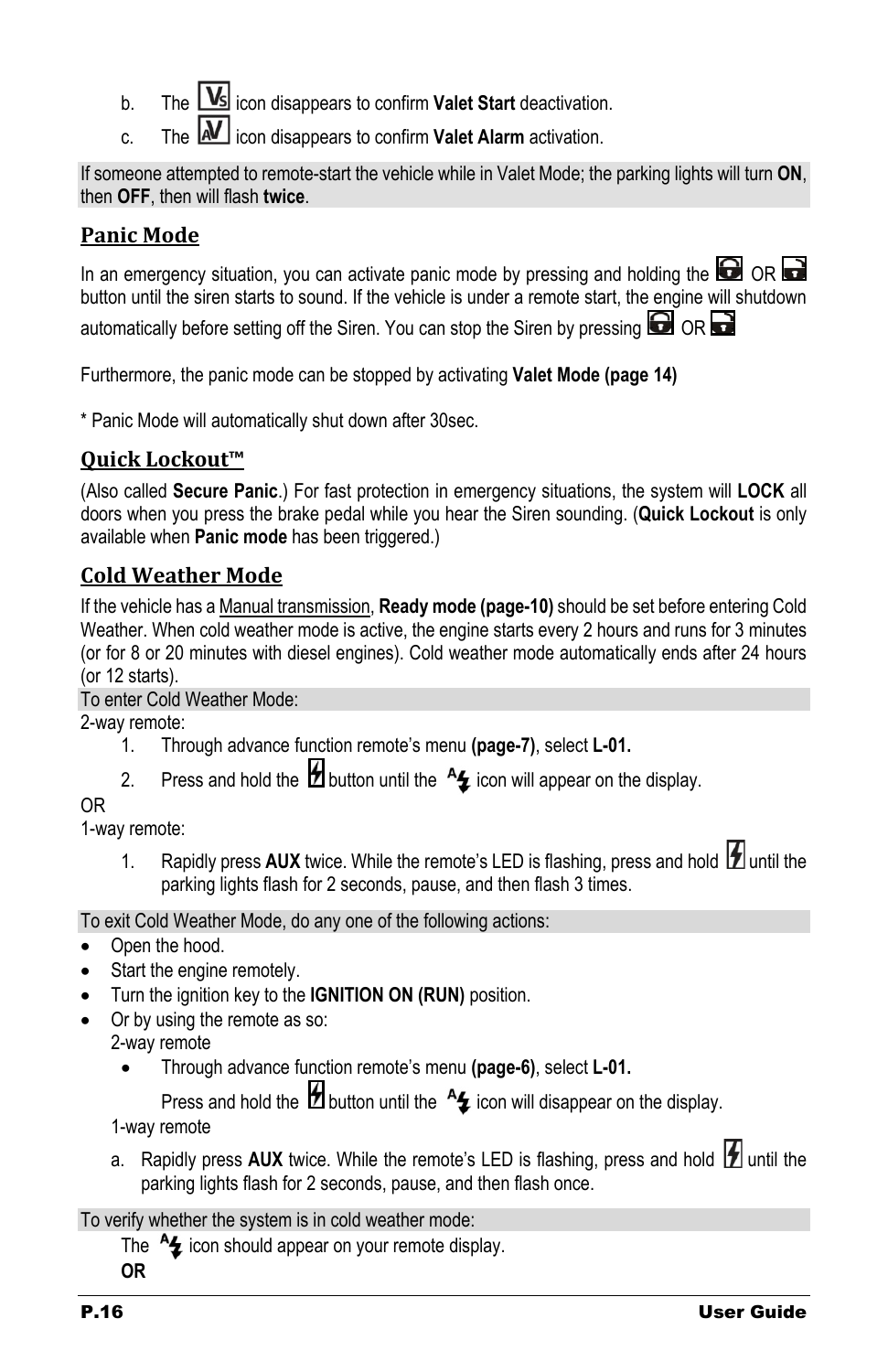Press the brake pedal:

If the vehicle is in cold weather mode, the parking lights will remain **ON** while the brake pedal is pressed. (Automatic transmission ONLY)

#### <span id="page-16-0"></span>**Extended Run Time**

While the vehicle is running remotely, press and hold the  $\mathcal{H}$  button until the remote beeps 3 times. This will reset the run time counter to zero and restart the run time cycle from the beginning

**Note:** The extended run time procedure can only be carried out once per remote start.

To stop the vehicle, at any moment, simply press and release the  $\mathbb Z$  button. Example: If your remote car starter is programmed for a run time of 3 minutes and your vehicle has

been running for 2 minutes already, pressing the  $\mathcal H$  button will reset the counter to zero and allow the engine to run for another cycle (in this case, 3 minutes).

#### <span id="page-16-1"></span>**Intrusion Codes via LED light**

The system monitors the following:

- Any vibrations sensed by the shock sensor such as someone breaking of the window, windshield, etc.
- Doors
- **lanition**
- Trunk
- Hood

**Note:** If an intrusion has occurred, the siren will sound for a maximum of 60 seconds.

When an intrusion has occurred, pressing  $\blacksquare$  will make the siren chirps four times. The antenna's LED will provide an intrusion code corresponding to the type of the intrusion that occurred. The LED intrusion codes are flashed in continuous loops.

| $2x =$ Doors intrusion | $5x =$ Panic    |
|------------------------|-----------------|
| $3x =$ Shock Sense     | $6x =$ Ignition |
| 4x = Hood              | $7x = Trunk$    |

#### <span id="page-16-2"></span>**Car Finder™**

When enabled, the Car Finder™ option will help you locate your vehicle by sounding a siren or the horn. To initiate,

- 1. Through advance function remote's menu **(page-6)**, select **L-01.**
- 2. Press  $\Box$  to sound the siren once without affecting the door.

#### <span id="page-16-3"></span>**Temperature Request (If ACC-Temp-101 installed)**

The user can request the temperature in the vehicle if a Temperature Sensor Module (ACC-Temp-101) is installed:

- Through the remote's advanced function menu **(page-6)**, select **L-01.**
- Immediately press the  $\blacktriangleright$  button and hold it until the temperature is displayed on the LCD screen.

#### <span id="page-16-4"></span>**Temporary Chirp Delete**

To temporarily disable the chirp confirmations of the siren upon arming and disarming (e.g. in a quiet neighbourhood):

- Press the  $\blacksquare$  button. The remote will beep once.
- Immediately, press the  $\Box$  or  $\Box$  button to arm or disarm system without any chirp.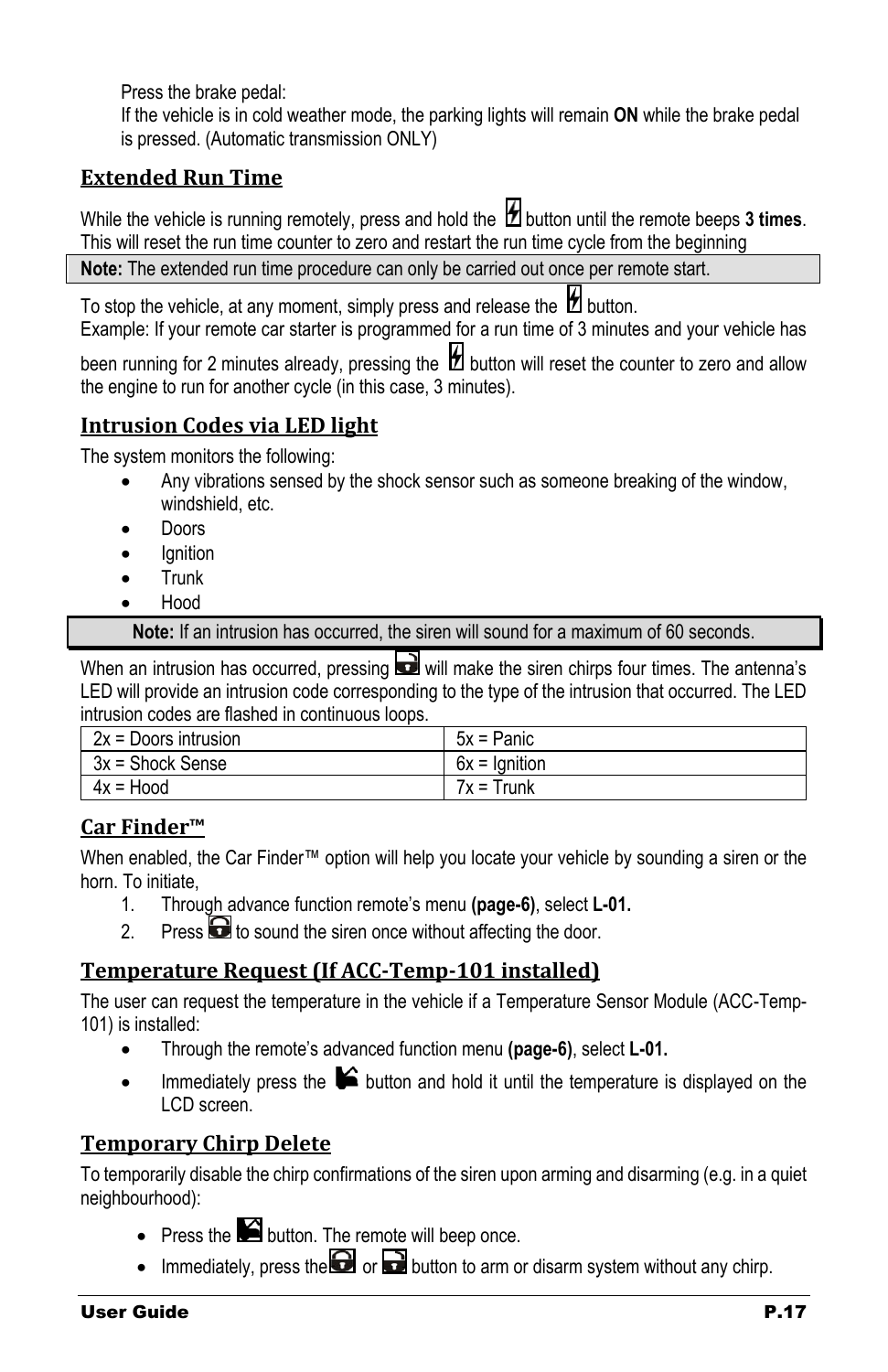#### <span id="page-17-0"></span>**Relock**

If you unlock the doors with the remote transmitter, but do not open any door, hood, trunk or turn ignition **ON** within 30 seconds, the system will automatically relock and arm.

**Note:** When the system is in **active arming** mode and the **relock** mode is enabled, the doors will relock but the system will not rearm.

## <span id="page-17-1"></span>*Missing a Start or a Stop Confirmation*

If you have not received a Start or the Stop confirmation after pressing the  $\boxtimes$  button, pressing the **button within range of the remote starter's signal will refresh the display and will confirm if the** vehicle was started or stopped.

#### **If no Start Confirmation Was Received:**

- Press the **button:** 
	- $\triangleright$  The remote's  $\bigcirc$  icon will start flashing
	- $\triangleright$  The  $\blacksquare$  icon and runtime time countdown will be displayed.

#### **If no Stop Confirmation Was Received:**

- **Press the** button:
	- $\triangleright$  The  $\bigodot$  will be displayed
	- $\triangleright$  The remote's  $\blacksquare$  icon and the runtime countdown will disappear.

## <span id="page-17-2"></span>*Advanced Features: Installation-programmable Options*

The remote starter was designed with flexibility and OEM integration in mind. With its programmable options, this unit can single-handedly control nearly any electrical system in your vehicle.

Caution: The programming of your system should be left to a professional. Changing any one of the settings may affect the operation of your remote starter.

#### <span id="page-17-3"></span>**Ignition-Controlled Door Locks**

This is an added security feature. If your Remote Car Starter was installed with the Ignition-Controlled Door Locks option, the doors will automatically lock as soon as the ignition key is turned to the **IGNITION ON (RUN)** position while the brakes are pressed. The remote car starter will also lock any door that was unlocked and opened (then closed) the next time the brake pedal is pressed (only when doors are monitored). When the key is turned to the **OFF** position, the doors will automatically be unlocked.

#### <span id="page-17-4"></span>**Secure Lock**

(Disabled by default.) Before your vehicle can be remote-started, the factory security system must first be disarmed. The Secure Lock feature may be required on certain vehicle models with factory security systems that automatically unlock the doors when the security system is disarmed.

To keep your vehicle protected when the factory security system is disarmed for a remote start, Secure Lock will relock your doors as soon as the vehicle is started. Once the engine is shut down by remote or after its runtime has expired, Secure Lock will also rearm your factory security system and relock the doors.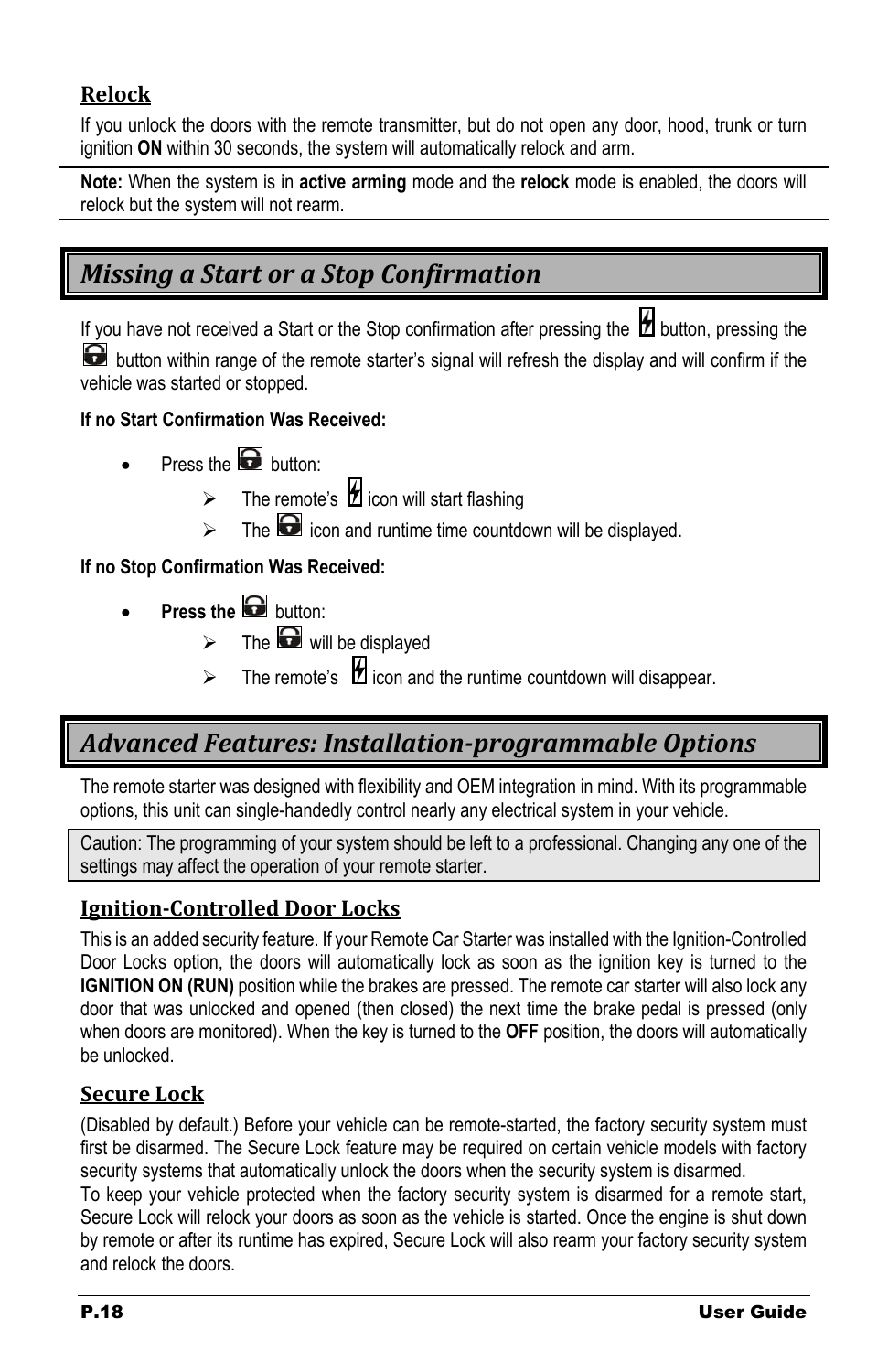#### <span id="page-18-0"></span>**"Home ValetTM" Mode**

If configured at installation, this feature will remotely set the vehicle to a no-remote-start mode: if the vehicle is parked indoors there is no danger of it starting accidentally by remote control. If the vehicle has a manual transmission, it should be set into ready mode before activating the Home Valet™.

**Note:** Once the Home Valet Mode is activated, the vehicle will not start by remote, but the alarm functions will remain active.

To take the system into home valet mode:

- 1. Press the  $\bigodot$  or  $\bigodot$  button.
- 2. Within 3 seconds, press the  $\bigodot$  and  $\bigcirc$  buttons simultaneously
- 3. The transmitter will beep once and the  $\mathbf{V}_s$  icon will display.

To take the system out of home valet mode:

• Turn the ignition key to the **IGNITION ON (RUN)** position.

The system will warn you if someone attempts to start your vehicle while it stands in home valet mode. The parking lights will:

Turn ON then OFF; then Flash twice, pause; then Flash twice again.

#### <span id="page-18-1"></span>**Safe Start**

This feature will eliminate accidental remote starts, e.g. when children are playing with the transmitter.

Safe start enabled: If this feature is enabled, the user must press the **1** button twice within 3 seconds to remote-start the vehicle.

**Swap start:** If this feature is enabled;

2-way remote:

- 1. Through the remote's advanced function menu **(page-6)**, select **L-01.**
- 2. Press  $\bigodot$  to remote start the vehicle.

The AUX 2 output can be activated by pressing the  $\mathcal B$  button.

1-way remote:

1. Rapidly press AUX twice. While the remote's LED is flashing, press **to** to remote start the vehicle.

**Note:** The **AUX** 2 output can be activated by pressing the *H* button.

#### <span id="page-18-2"></span>**Engine Run Time**

If you have a gas engine, your remote starter can be programmed to run the engine for 3, 15, or 25 minutes (15 minutes by default). If you have a diesel engine, the remote starter can be programmed to run the engine for 8, 20, or 30 minutes (20 minutes default).

#### <span id="page-18-3"></span>**Turbo Mode**

If Turbo Mode is configured at installation, it will allow a turbocharger to idle down after the user leaves the vehicle: the unit will take over the vehicle and keep it running for 60 seconds (or until it is shut down by remote control), then shut down the engine.

If your vehicle has an **automatic transmission**, proceed as follows to set the system to Turbo Mode: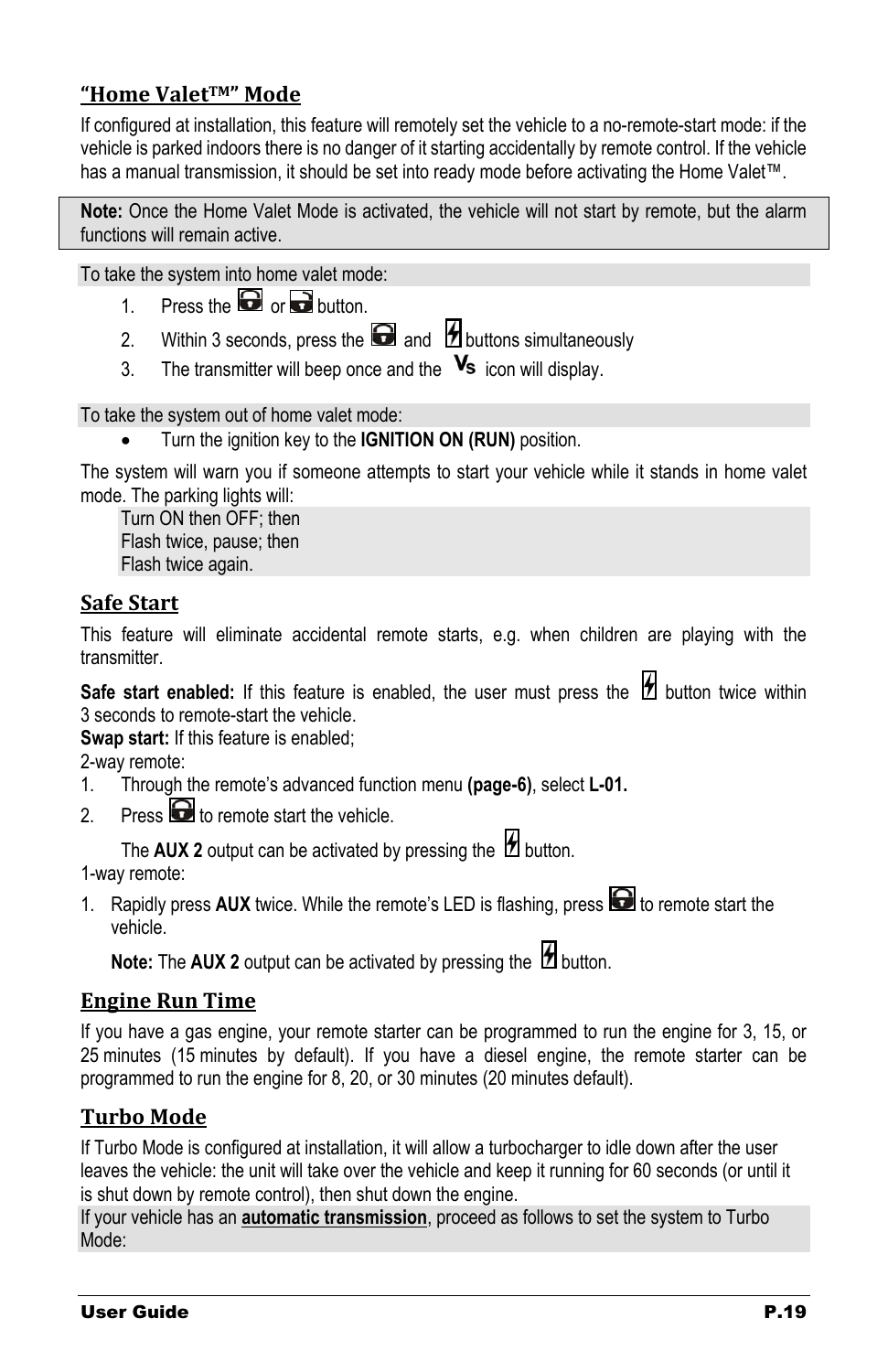1. With the engine running, make sure to release the brake pedal and press the  $\Box$ , or **b** button on the transmitter until the parking lights come **ON**.

**Note:** SmartStart™ can be setup to use the SmartStart™ icon to activate Turbo mode.

- 2. Remove the ignition key from the ignition switch. The engine will continue running.
- 3. Exit the vehicle and close all doors, hood and trunk.
- 4. Press the **button**; this will lock the doors, arm the OEM-style alarm (if configured) and confirm that the vehicle is in Turbo Mode.
- 5. The engine will shut down after 60 seconds.

If your vehicle has a **manual transmission**, follow all steps of the **Ready Mode** routine **(pag[e-10\)](#page-9-1)** to activate Turbo Mode. At the last step,

- Press  $\bullet$  to lock the doors and have the engine shut down after 60 seconds; The parking lights will flash 3 times and remain lit. The alarm and starter kill will be armed.
- Press **the** to unlock the doors and have the engine shut down after 60 seconds; The parking lights will flash 3 times and remain lit.
- Press  $\sharp$  To shut down the engine without affecting the doors.

**Note:** The vehicle will enter Ready Mode once the engine run time expires.

#### <span id="page-19-0"></span>**Siren Chirps**

The siren will chirp to confirm the system's basic operations:

- By default, when the doors are being locked, the siren will give **1 chirp** if all the doors, the hood and the trunk are closed.
- If one of the doors, the hood or the trunk is open as the doors are being locked, the siren will chirp **3 times.**
- When the doors are being unlocked, the siren will give **2 chirps** if no intrusion was detected.
- If an intrusion was detected, the siren will 4 times if **in the system can** is pressed. The system can alternatively be set to: (must be configured by the installer)
- **Warning Mode:** When arming, warns you with three (3) chirps if a door, the hood or the trunk is open. When disarming, warns you with four (4) chirps if the alarm was triggered.
- **Open Zone Notification** (the system will warn for doors opened up to 10 seconds after arming).
- **No Chirp** (the vehicle will not chirp under any circumstance).

#### <span id="page-19-1"></span>**Arming**

Arming of the system can be program by your installer into 4 different options. By default, your system is programmed to "**passive arming – 2 stage disarm**":

- **Active arming:** The system will only arm if **button** is pressed
- **Passive arming (2 stage disarm):** The system will automatically arm itself 30 seconds after all doors, hood and trunk are closed. **Note:** If an alarm is triggered, pressing the **button will stop the siren while keeping** the doors locked and the system armed.
- **Passive arming (1 stage disarm):** The system will automatically arm itself 30 seconds after all doors, hood and trunk are closed

**Note:** If an alarm is triggered, pressing the **button will stop the siren and unlock the** doors.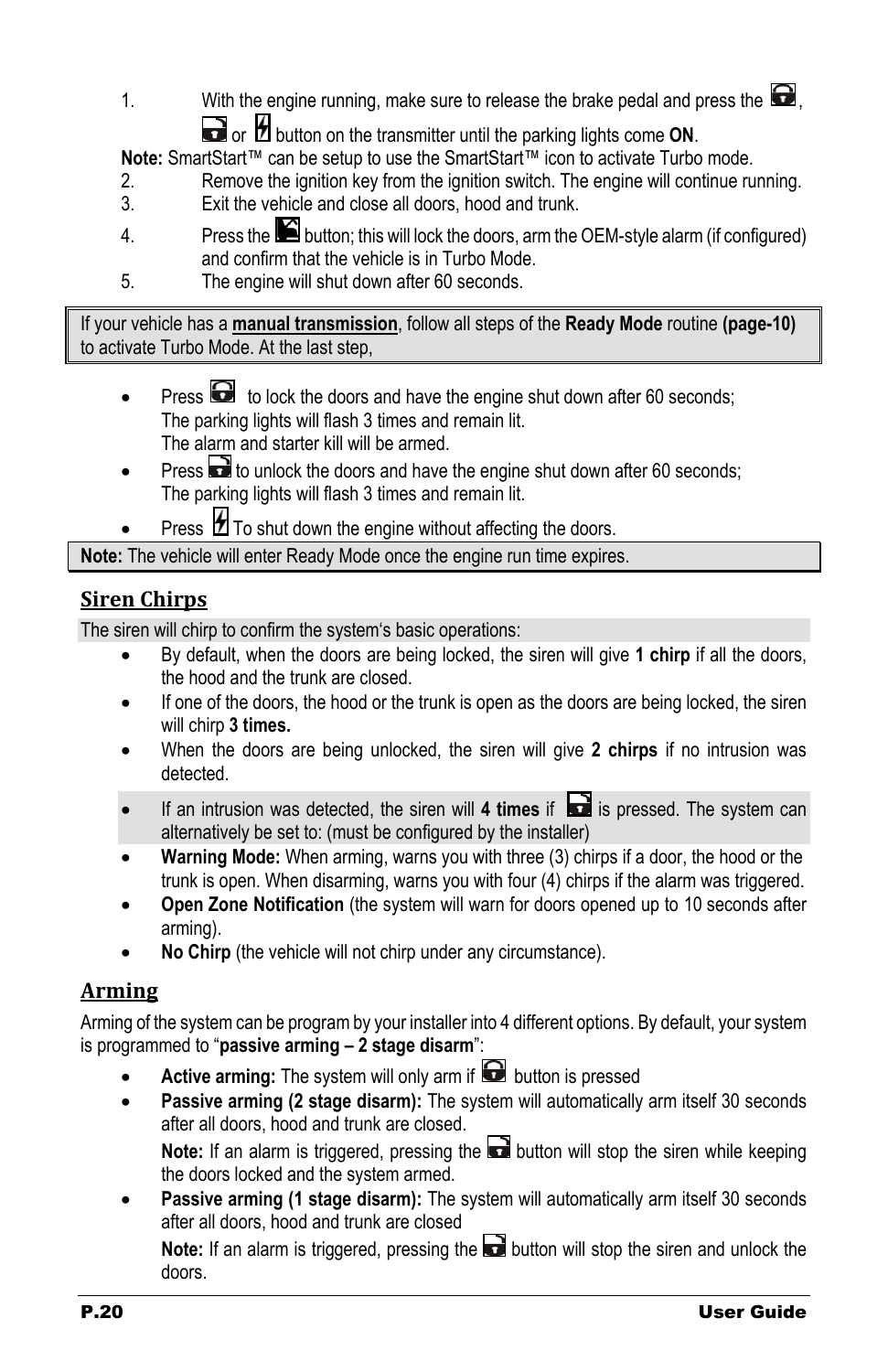• **Active arming with disarm notification:** This feature will notify the user when the vehicle is left disarmed after Ignition is turned off, or when the Module is disarmed after being previously armed, the opening or closing of a Door will cause the Horn or the Siren to **sound once** after 10 sec. to warn the user that the vehicle was left unprotected. Pressing  $\bigodot$  or  $\bigodot$  will cancel this timer.

#### <span id="page-20-0"></span>**Shock Sense & Warn Away sense**

If somebody hits, jostles or otherwise moves your car, the shock sensor sends a signal to the brain indicating the intensity of the motion. Depending on the severity of the shock, the system can react to a full shock by triggering the alarm or it can also respond to a lighter shock (30 % of the strength of a full shock) by giving a warn-away (without triggering an Alarm condition). However, when the Engine is running after a remote start, the full shock is disabled but will still give a warning sound if warn-away is enabled.

Note: Refer to your installer if you wish to disable the shock sensor permanently.

#### <span id="page-20-1"></span>**Siren/Horn Chirp Timing**

The pulse duration can be configured by your installer (from 5 ms. to 200 ms.).

#### <span id="page-20-2"></span>**Priority door:**

If configured by your installer, this great feature allows you to unlock solely the driver's door with a single press of the **button on the transmitter**, and to unlock the other doors, if desired, by pressing the **button** for a second time.

#### <span id="page-20-3"></span>**Multi-car Operation**

This option allows the owner of two vehicles, both equipped with the same remote starter model, to control both systems independently with a single remote control. To control the second vehicle:

| $Press \times \mathbf{F} > \mathbf{E}$ $\triangleright$ $\blacksquare$ |  |
|------------------------------------------------------------------------|--|
|                                                                        |  |
|                                                                        |  |
| $Press \times P$ > $\blacksquare$ > $\blacksquare$ = $\blacksquare$    |  |
|                                                                        |  |
|                                                                        |  |
|                                                                        |  |
| $\sim$ $\sim$ $\sim$ $\sim$ $\sim$                                     |  |

**Note:** Your remote control must be configured for second car operation by the installer.

**or**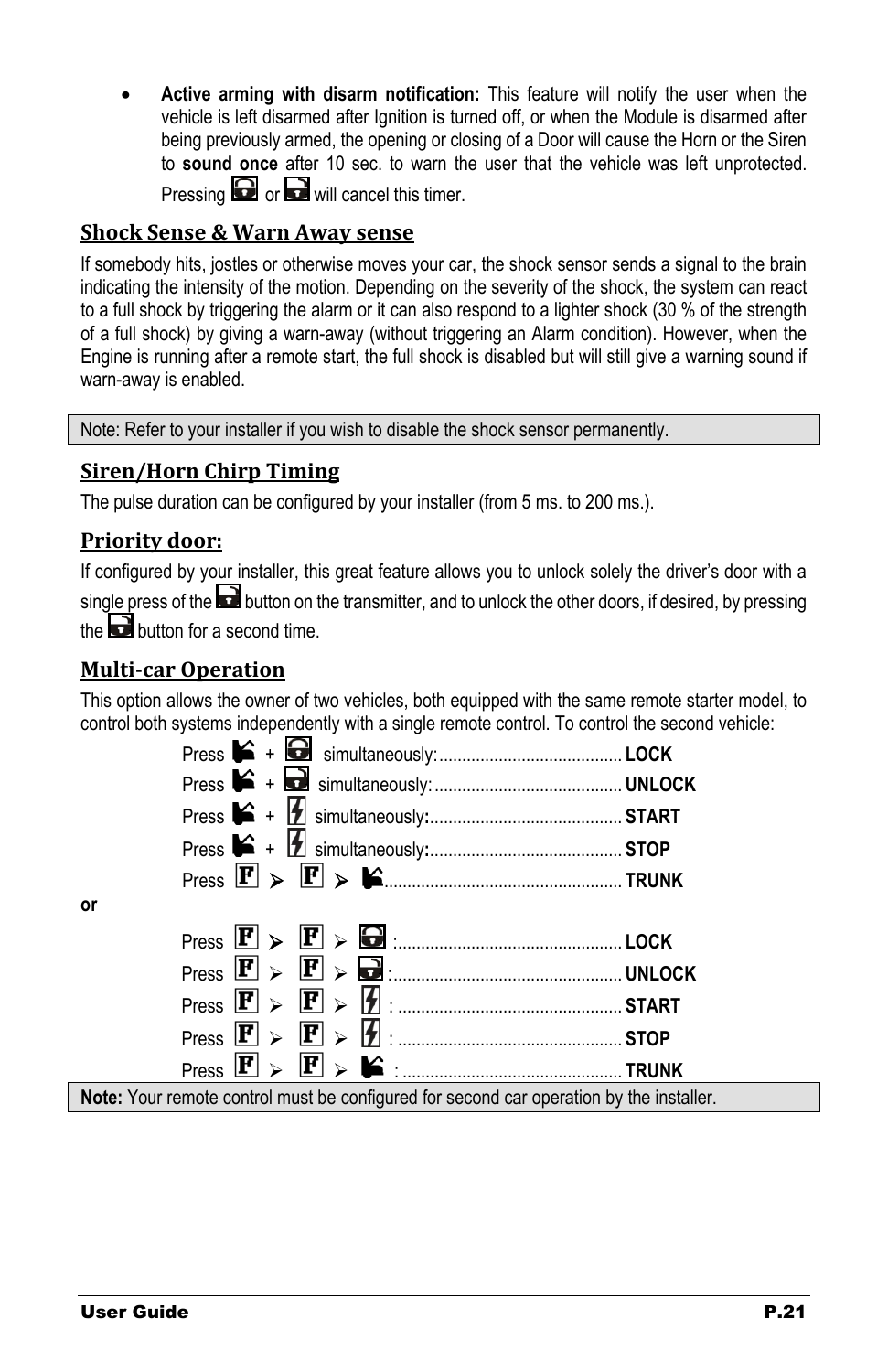## <span id="page-21-0"></span>*Multi-Level Features (default state)*

The multi-level features allow you to access different features of your vehicle or of a second car by pressing the **P** button once, twice or three times. For convenience purpose, the order of LEVELS and **MENU** can be re-arranged through **FBPRO setting (page[-7\)](#page-6-1)**

**Features:**

- **MENU:** see **page[-7](#page-6-0)** for complete lists of MENU available.
- **Basic features:** AUX-2, Cold Weather mode, Swap Start, Temperature request
- **Multicar Operation:** Allows the owner to control both vehicle equipped with the same remote starter model.

#### **To control the Multi level features, refer to the tables below:**

|                         | <b>FBPRO setting 1 *default</b> |                 | <b>FBPRO</b> setting 2  |                       |
|-------------------------|---------------------------------|-----------------|-------------------------|-----------------------|
| <b>FBPRO</b><br>setting | <b>Features</b>                 | <b>Levels</b>   | <b>FBPRO</b><br>setting | <b>Features</b>       |
| М                       | <b>MENU</b>                     | <b>MENU</b>     | 1                       | Basic features        |
| 1                       | <b>Basic features</b>           | L <sub>01</sub> | $\overline{2}$          | Multicar operation    |
| $\overline{2}$          | Multi car<br>operation          | L <sub>02</sub> | 3                       | N/A                   |
| 3                       | N/A                             | L <sub>03</sub> | M                       | <b>MENU</b>           |
|                         | <b>FBPRO setting 3</b>          |                 | <b>FBPRO</b> setting 4  |                       |
| <b>FBPRO</b><br>setting | <b>Features</b>                 | <b>Levels</b>   | <b>FBPRO</b><br>setting | <b>Features</b>       |
| 2                       | Multi car<br>operation          | L <sub>01</sub> | 3                       | N/A                   |
| 3                       | N/A                             | L <sub>02</sub> | 1                       | <b>Basic features</b> |
| 1                       | <b>Basic features</b>           | L <sub>03</sub> | $\mathbf{2}$            | Multicar operation    |
| M                       | <b>MENU</b>                     | <b>MENU</b>     | M                       | <b>MENU</b>           |
|                         | <b>FBPRO setting 5</b>          |                 |                         |                       |
| <b>FBPRO</b><br>setting | <b>Features</b>                 | Levels          |                         |                       |
| $\mathbf{2}$            | Multi car<br>operation          | L01             |                         |                       |
| 1                       | <b>Basic features</b>           | L <sub>02</sub> |                         |                       |
| 3                       | N/A                             | L03             |                         |                       |
| M                       | <b>MENU</b>                     | <b>MENU</b>     |                         |                       |

| <b>FBPRO setting 1 *default</b> |                        |                 | <b>FBPRO setting 2</b>  |                       |                 |  |
|---------------------------------|------------------------|-----------------|-------------------------|-----------------------|-----------------|--|
| <b>PRO</b><br>tting             | <b>Features</b>        | <b>Levels</b>   | <b>FBPRO</b><br>setting | <b>Features</b>       | Levels          |  |
| M                               | <b>MENU</b>            | <b>MENU</b>     | 1                       | <b>Basic features</b> | L01             |  |
| $\mathbf{1}$                    | <b>Basic features</b>  | L01             | $\mathbf{2}$            | Multicar operation    | L <sub>02</sub> |  |
| $\overline{2}$                  | Multi car<br>operation | L <sub>02</sub> | 3                       | N/A                   | L03             |  |
| 3                               | N/A                    | L03             | M                       | <b>MENU</b>           | <b>MENU</b>     |  |
| <b>FBPRO setting 3</b>          |                        |                 | <b>FBPRO setting 4</b>  |                       |                 |  |
| <b>PRO</b><br>tting             | <b>Features</b>        | <b>Levels</b>   | <b>FBPRO</b><br>setting | <b>Features</b>       | Levels          |  |
| $\mathbf 2$                     | Multi car<br>operation | L01             | 3                       | N/A                   | L01             |  |
| 3                               | N/A                    | L <sub>02</sub> | 1                       | <b>Basic features</b> | L <sub>02</sub> |  |
| $\mathbf{1}$                    | <b>Basic features</b>  | L03             | $\mathbf{2}$            | Multicar operation    | L <sub>03</sub> |  |
| M                               | MENU                   | <b>MENU</b>     | M                       | <b>MENU</b>           | <b>MENU</b>     |  |

**Example:** If the multi-level features are set to **FBPRO setting 3**, the basic features can be accessed as follows:

 To activate AUX-2 feature, the user needs to browse the remote's advance function **(page[-7\)](#page-6-1)** and select **L03.** After selecting **L03**, immediately press lock to activate AUX-2 feature.